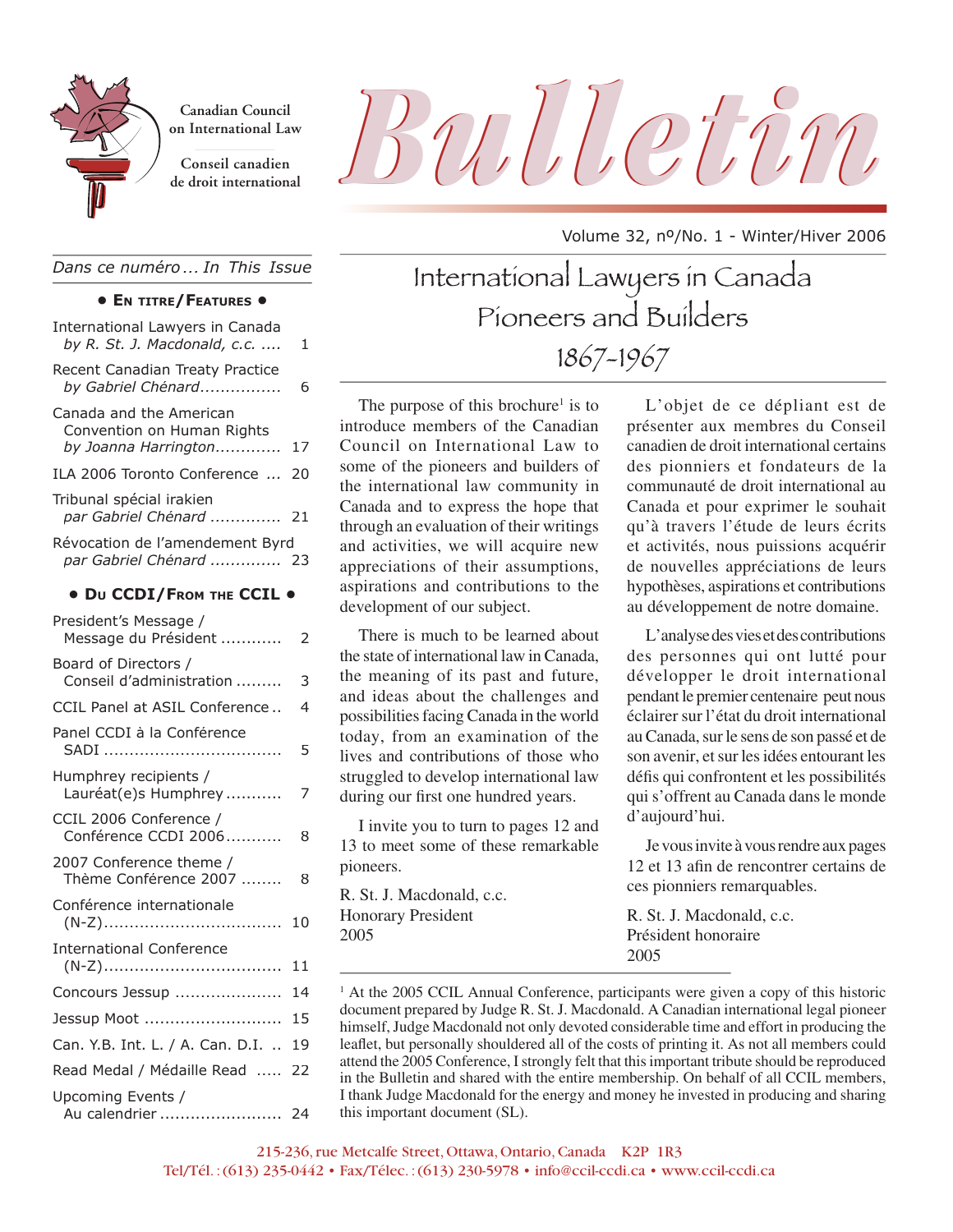## **President's Message**

The 2005 CCIL Annual Meeting (held on 26-28 October and bearing the theme, "Fragmentation: Diversification and Expansion of International Law") proved to be a great success, and the Council once more con-

gratulates its Co-chairs, Anne La Forest and Rodney Neufeld, for bringing together an impressive array of Canadian and visiting international legal experts as panelists and speakers. The Executive Committee chose the theme of the 2006 Conference: "The Responsibility of Individuals, States and Organizations" much earlier than in past years. The early date complimented the interest of the CCIL membership, which responded in good form to the call for a conference theme. The Executive has chosen to advance the call for the theme of the 2007 Annual Conference to the late spring of this year.

À sa propre suggestion, Rodney Neufeld s'est porté volontaire pour siéger au Comité organisateur de la Conférence 2006, cette fois à un poste nouvellement créé, soit celui de coprésident principal de la Conférence. Le Conseil a créé ce poste à la suite de la recommandation des coprésidents de l'an dernier à l'effet de donner suite aux leçons apprises d'un Comité organisateur à l'autre. Le Conseil a aussi le plaisir d'annoncer que Suzanne Lalonde s'est portée volontaire pour remplir les fonctions de seconde coprésidente du Comité organisateur de la Conférence 2006; elle continuera en outre de siéger à titre de coprésidente principale de la Conférence annuelle 2007.

The Conference Organizing Committee is facing a major financial burden. The CCIL has been a recipient of a generous grant of \$20,000 from the Department of Foreign Affairs for numerous years to help cover the cost of running the annual conference. But, as of 2005, this grant is no longer available. As a result, the CCIL was required to draw on its savings to cover part of the costs for the 2005 Conference. The CCIL Executive Committee is working to generate new income sources to cover the lost grant. Members input on this pressing issue are welcome.

L'Exécutif a étudié et implanté un certain nombre de changements supplémentaires depuis la Conférence d'octobre 2005. Le plus important a déjà été réalisé en partie au moment de la rédaction du présent message.

Il comporte la révision complète des descriptions de tâches des deux vice-présidents et la restructuration des comités de l'Exécutif. Les changements proposés visent à aider l'Exécutif à surmonter trois grands défis

> contemporains auxquels doit actuellement faire face le Conseil. Le premier concerne le recrutement de nouveaux membres, le deuxième porte sur le remplacement du manque à gagner résultant de la baisse des sources traditionnelles de revenu et le troisième a trait au maintien et à l'élargissement de la gamme d'activités – en particulier les programmes de recherche et l'affiliation à d'autres organisations  $$ auquel le Conseil a récemment commencé à se consacrer.

> Two members of the Executive have submitted their resignations. Irit Weiser, our Vice-President (Member Services) re-

signed as a result of her responsibilities at the Department of Justice, and Cam Carruthers, our Treasurer, resigned after accepting a position with the United Nations in Bonn, Germany. On behalf of myself, the Executive and the membership in general, I thank Irit and Cam for their dedicated service to the Council and for the continued support they have offered.

Deux personnes dignes de remplacer Irit et Cam ont heureusement et généreusement offert leurs services. Il s'agit de Valerie Hughes (Gowling Lafleur Henderson), qui a troqué son poste de membre du conseil d'administration du CCDI avec Cam Carruthers, et de Sylvain Beauchamp (Croix rouge), un nouveau membre. Doris Buss (Carleton) s'est portée volontaire pour devenir trésorière. Le Comité exécutif comblera le poste de viceprésident lorsque l'examen des tâches des vice-présidents sera terminé.

I welcome comments from members about the changes that the Executive has made over the early part of this year.

The deadline for submissions for the next issue of the Bulletin is June 1, 2006.

La date de tombée pour le prochain numéro du Bulletin est le 1er juin 2006.



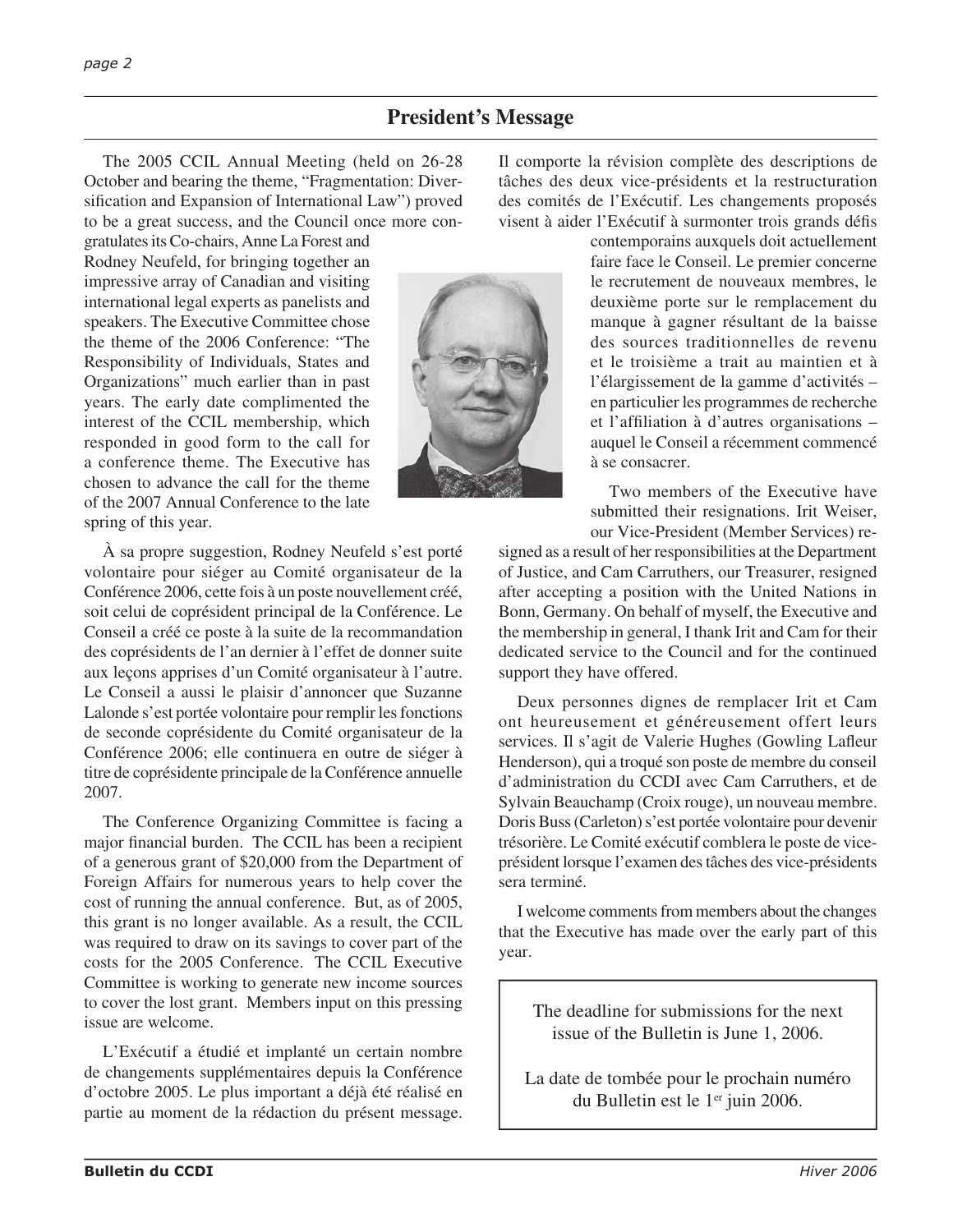# **BOARD OF DIRECTORS / CONSEIL D'ADMINISTRATION – 2005/2006**

## **Executive Committee Members / Membres du comité exécutif**

| <b>OFFICERS / OFFICIERS:</b>                                                                                                                                                                                                                                   |                                                                                                                                     |                                                                                                                                                        |  |
|----------------------------------------------------------------------------------------------------------------------------------------------------------------------------------------------------------------------------------------------------------------|-------------------------------------------------------------------------------------------------------------------------------------|--------------------------------------------------------------------------------------------------------------------------------------------------------|--|
| President/Président<br>Vice-President Conference/Vice-président Congrès<br>Vice-President Fundraising/Vice-président Collection des fonds<br>Vice-President Member Services/Vice-président Services des membres<br>Treasurer/Trésorier<br>Secretary/Secrétaire |                                                                                                                                     | Donald Fleming (2004-2006)<br>Craig Forcese (2005-2007)<br>Vacant<br>Robert McDougall (2004-2006)<br>Doris Buss (2005-2006)<br>Anne Daniel (2004-2006) |  |
| <b>MEMBERS AT LARGE / MEMBRES SANS FONCTIONS DÉTERMINÉES</b>                                                                                                                                                                                                   |                                                                                                                                     |                                                                                                                                                        |  |
| Ritu Banerjee<br>Sadéka Hédaraly<br><b>Christine Hanson</b><br>Valerie Hughes<br>Mark Jewett                                                                                                                                                                   | <b>Edward</b> Lee<br>Johanne Levasseur<br>John McManus<br>Vello Mijal<br>Chris Penny                                                | Lise Rivet (Student/Étudiante)<br><b>Bruce Stockfish</b><br>Cissé Yacouba                                                                              |  |
| <b>EX OFFICIO</b>                                                                                                                                                                                                                                              |                                                                                                                                     |                                                                                                                                                        |  |
| Immediate Past President/Président sortant<br>Legal Advisor, FAC /Jurisconsulte, AEC<br>Senior General Counsel/Avocat principal général<br>Société québécoise de droit international (président)<br>Honorary Solicitor/ Avocat honoraire                       |                                                                                                                                     | John Currie<br>Alan Kessel<br>Oonagh Fitzgerald<br>René Provost<br>Donald Dow                                                                          |  |
| <b>OTHER MEMBERS OF THE BOARD / AUTRES MEMBRES DU CONSEIL</b>                                                                                                                                                                                                  |                                                                                                                                     |                                                                                                                                                        |  |
| Natasha Affolder<br>Stéphane Beaulac<br>Jutta Brunnée<br>Michael Byers<br><b>Campion Carruthers</b><br>Kim Carter<br><b>Armand De Mestral</b><br>Joanna Harrington                                                                                             | Hugh Kindred<br>Karen Knop<br>Suzanne Lalonde<br>Ted McDorman<br>Don McRae<br>Valerie Oosterveld<br>William Schabas<br>Janet Walker |                                                                                                                                                        |  |
| <b>HONORARY MEMBERS / MEMBRES HONORARIES</b>                                                                                                                                                                                                                   |                                                                                                                                     |                                                                                                                                                        |  |
| <b>Honorary President / Président honoraire</b><br>Ronald St. J. Macdonald                                                                                                                                                                                     |                                                                                                                                     |                                                                                                                                                        |  |
| <b>Honorary Life Members / Membres honoraries</b><br>Charles B. Bourne<br>Ronald St. J. Macdonald<br>Donat Pharand<br>William C. Graham<br>Edward G. Lee<br><b>Past Honorary Members / Anciens members honoraries</b>                                          |                                                                                                                                     |                                                                                                                                                        |  |
| <b>Richard Baxter</b><br>Maxwell Cohen<br>Gerald Fitzgerald<br>Wolfgang Friedman<br>John Humphrey                                                                                                                                                              |                                                                                                                                     |                                                                                                                                                        |  |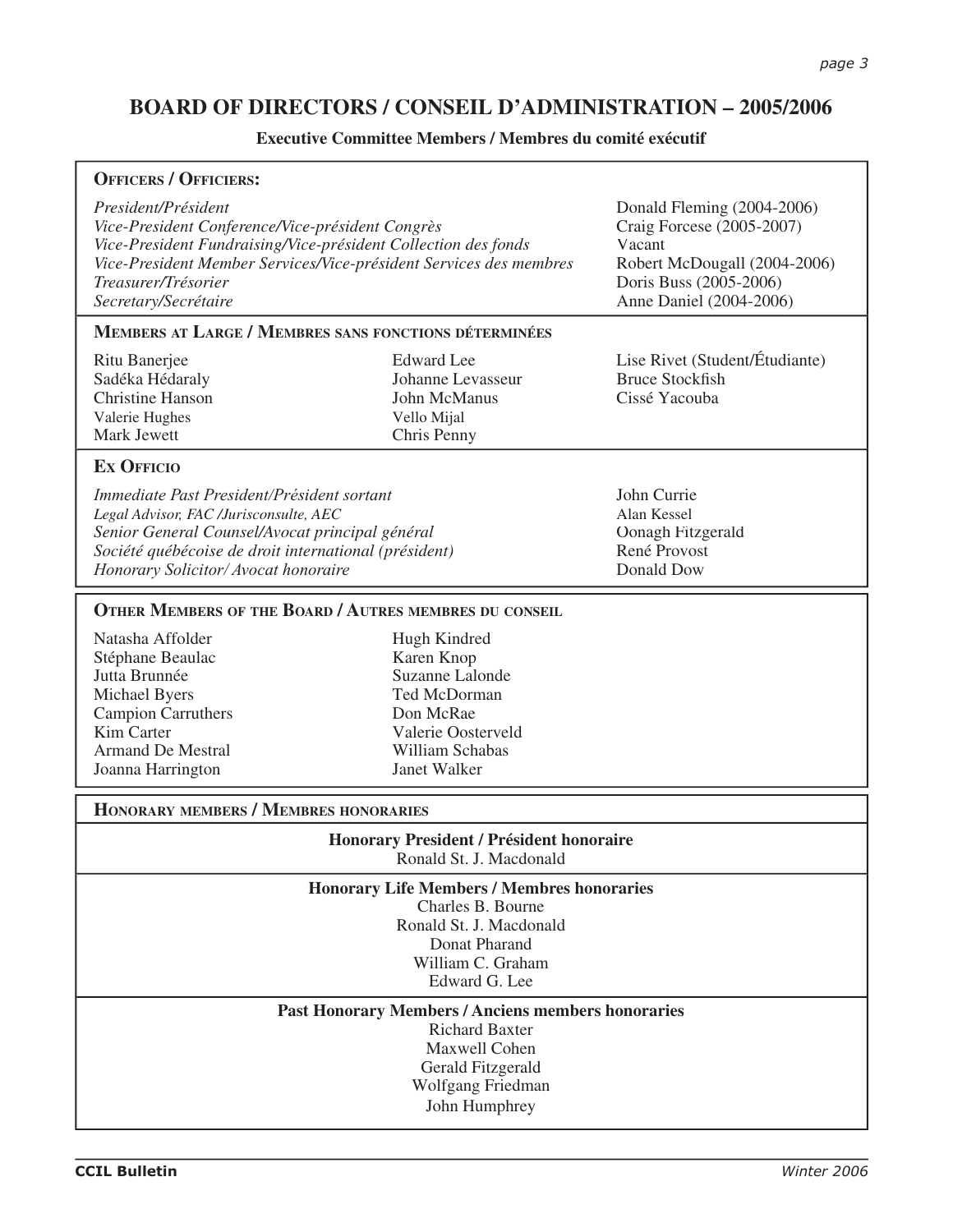**CCIL Panel at 2006 ASIL Annual Conference 2006 ASIL Conference: March 29th- April 1, 2006 CCIL Panel Session: 1:00pm, March 30th**

## **Prepared by Don Fleming, Panel Organizer and Chair**

The CCIL will sponsor a Panel at the upcoming American Society on International Law (ASIL) Conference in Washington, DC entitled "Cultural Divides in International Law". While Professor Douglas M. Johnston, one of Canada's pre-eminent international legal scholars, coined the title, its content has evolved with the contributions of the individual panellists. The notion of "cultural divides" can refer to those between one state and another (e.g., Canada and the U.S.A.) and to those within each country itself. Examining such divides may assist in understanding why a state interacts with the international legal system as it does, while focussing on that interaction can uncover cultural underpinnings buried in a nation's past.

The Panel will bring the perspective of a friendly neighbour and ally to the American debate on the function and suitability of international law. It seeks to enhance our understanding of each other's engagement with the international legal system.

The group of Canadian legal scholars and practitioners chosen for the panel offers a breadth of expertise in several fields of international law. Moreover, it reflects not only the cultural divides of language and geography in Canada, but the diversity of professional experiences and roles that members of Canada's international legal community have chosen. The panelists are Maurice Copithorne, QC (University of British Columbia), Robert Dufresne, (Cadieux Legér Fellow, Foreign Affairs Canada), Valerie Hughes (Gowlings Lafleur Henderson) and Andrew Torrance (University of Kansas).

## **Brief Background of the Panelists:**

**Maurice Copithorne**, QC, was a diplomat with Canada's Foreign Affairs Department from 1956-86. He has held significant diplomatic posts abroad and has been Legal Advisor to the Department. On leaving gov-

ernment service, Maurice accepted the Douglas McK. Brown Visiting Professorship of Law at UBC and later joined Ladner Downs as associate counsel (1987-99). He was United Nations Special Representative on the Human Rights Situation in Iran (1995-2002). Maurice draws on a broad knowledge of international law and is experienced in Canada-US relations. His recent activities focus chiefly on international human rights.

**Robert Dufresne,** is presently the Cadieux-Legér Fellow at Foreign Affairs Canada in its Policy Research Division, as well as sessional lecturer in public international law at the University of Ottawa. Robert earned an LL.B/B.C.L. (Distinction) from McGill and clerked at the Quebec Court of Appeal. He then got an LL.M (International Legal Studies) in 2000 from NYU, following which he clerked with the International Court of Justice in The Hague. He is completing a JSD at NYU on "Global Resource Exploitation, Internal Conflicts and International Law".

**Valerie Hughes** has 19 years of legal experience in the Canadian government, holding several senior positions (e.g., Director and General Counsel of the Trade Law Division of DFAIT, Director and General Counsel of the General Legal Services Division of the Department of Finance, and Senior Counsel of the International Law Section of the Department of Justice). Her position before returning to Canada this year from Geneva was Director of the Appellate Body Secretariat of the World Trade Organization (WTO).

**Andrew Torrance** joined the University of Kansas Law School in 2005. He holds 3 biology degrees and most recently in 2000 a J.D. from Harvard. Andrew was Hardy Visiting Professor of Conservation Biology at Harvard, has practiced biotechnology patent law and served as in house counsel to a global biotechnology company. His research interests include intellectual property, patent law, biotechnology, bioethics, conservation, environmental law, and biodiversity.

# **Information about the ASIL Centenary Conference and registration details are available through the main ASIL website at**  *www.asil.org*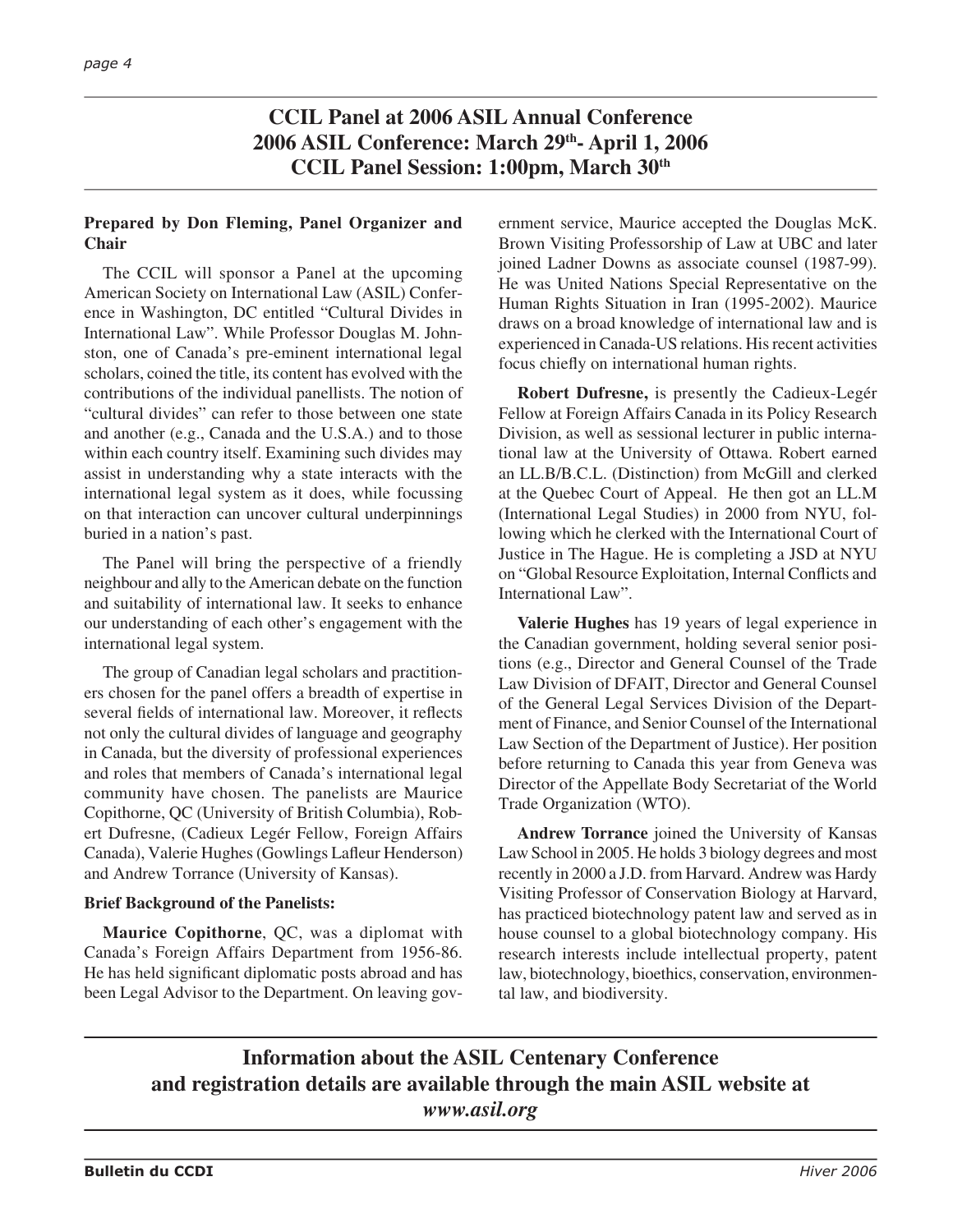# **Panel du Conseil canadien de droit international à la Conférence 2006 de la Société américaine de droit international Conférence 2006 de la SADI : du 29 mars au 1er avril 2006 Panel du CCDI : 13h, le 30 mars**

## **Rédigé par Don Fleming, organisateur et animateur du Panel**

À la prochaine conférence de la Société américaine de droit international (SADI) intitulée « Fossés culturels en droit international », qui se tiendra à Washington, DC, le CCDI parrainera un panel de discussion. Bien que ce soit le professeur Douglas M. Johnston, l'un des plus éminents universitaires du Canada en droit international, qui en ait formulé le titre, son contenu a été modifié avec l'apport des divers panélistes. La notion de « fossés culturels » peut faire référence à ceux qui existent entre un état et un autre (p. ex. le Canada et les É.-U.) et à ceux qu'on trouve à l'intérieur de chaque pays. L'examen de ces fossés culturels peut aider à comprendre pourquoi un état interagit comme il le fait avec le système de droit international, alors que le fait de se concentrer sur cette interaction peut mettre au jour des fondements culturels enfouis dans le passé d'une nation.

Le panel fera valoir le point de vue d'un voisin amical et d'un allié en ce qui a trait au débat américain sur la fonction et la pertinence du droit international. Il vise à améliorer notre compréhension de l'interaction de chacun des deux états avec le système de droit international.

 Les juristes et praticiens canadiens qui ont été choisis pour faire partie du panel ont une expertise confirmée dans plusieurs domaines du droit international. De plus, les panélistes reflètent non seulement les lignes de partage culturelles de la langue et de la géographie au Canada, mais aussi la diversité d'expériences et de rôles professionnels que les membres de la communauté du droit international au Canada ont choisis. Les panélistes sont : Maurice Copithorne, c.r. (Université de la Colombie-britannique), Robert Dufresne, (« Fellow » Cadieux Léger, Affaires étrangères Canada), Valerie Hughes (Gowlings Lafleur Henderson) et Andrew Torrance (Université du Kansas).

## **Bref aperçu des panélistes :**

**Maurice Copithorne**, c.r., a exercé des fonctions diplomatiques au Ministère des Affaires étrangères du Canada de 1956 à 1986. Il a occupé des postes importants à l'étranger et a été conseiller juridique au ministère. Lorsqu'il a quitté la fonction publique, Maurice a accepté

la chaire Douglas McK. Brown comme professeur de droit invité à l'UCB; par la suite, de 1987 à 1999, il s'est joint à Ladner Downs en tant qu'avocat-conseil associé. Il a aussi agi, de 1995 à 2002, comme représentant spécial des Nations-Unies en Iran au sujet de la situation des droits de la personne. Maurice apporte une vaste connaissance du droit international et a de l'expérience dans les relations Canada – États-Unis. Ses recherches et ses activités ont plus récemment porté sur le droit international des droits de la personne.

**Robert Dufresne** est actuellement le « Fellow » Cadieux-Léger à la Division de la recherche en politique de Affaires étrangères Canada et chargé de cours en droit international public à l'Université d'Ottawa. Robert a obtenu un LL.B/B.C.L. (avec distinction) de McGill et a été clerc à la Cour d'appel du Québec. Il a alors obtenu en 2000 un LL.M (Études en droit international) de l'UNY, après quoi il a agi comme clerc à la Cour internationale de Justice de La Haye. Il termine actuellement à l'UNY un JSD portant sur « L'exploitation globale des ressources, les conflits internationaux et le droit international ».

**Valerie Hughes** possède 19 ans d'expérience en droit au gouvernement canadien, où elle a occupé plusieurs postes supérieurs (p. ex. directrice et conseillère générale à la division du droit du commerce du MAECI, directrice et conseillère générale de la Division des services juridiques généraux du ministère des finances et conseillère principale à la section de droit international du ministère de la Justice). Avant de revenir de Genève au Canada cette année, elle occupait le poste de directrice du Secrétariat de l'Organe d'appel de l'Organisation mondiale du commerce (OMC).

**Andrew Torrance** s'est joint à l'école de droit de l'Université du Kansas en 2005. Il a obtenu trois grades universitaires en biologie et plus récemment, en 2000, un J.D. de Harvard. Andrew a été professeur invité Hardy en biologie de la conservation à Harvard, a pratiqué le droit des brevets en biotechnologie et a agi comme conseiller interne pour une compagnie de biotechnologie globale. Ses intérêts dans le domaine de la recherche comprennent la propriété intellectuelle, le droit des brevets, la biotechnologie, la bioéthique, la conservation, le droit de l'environnement et la biodiversité.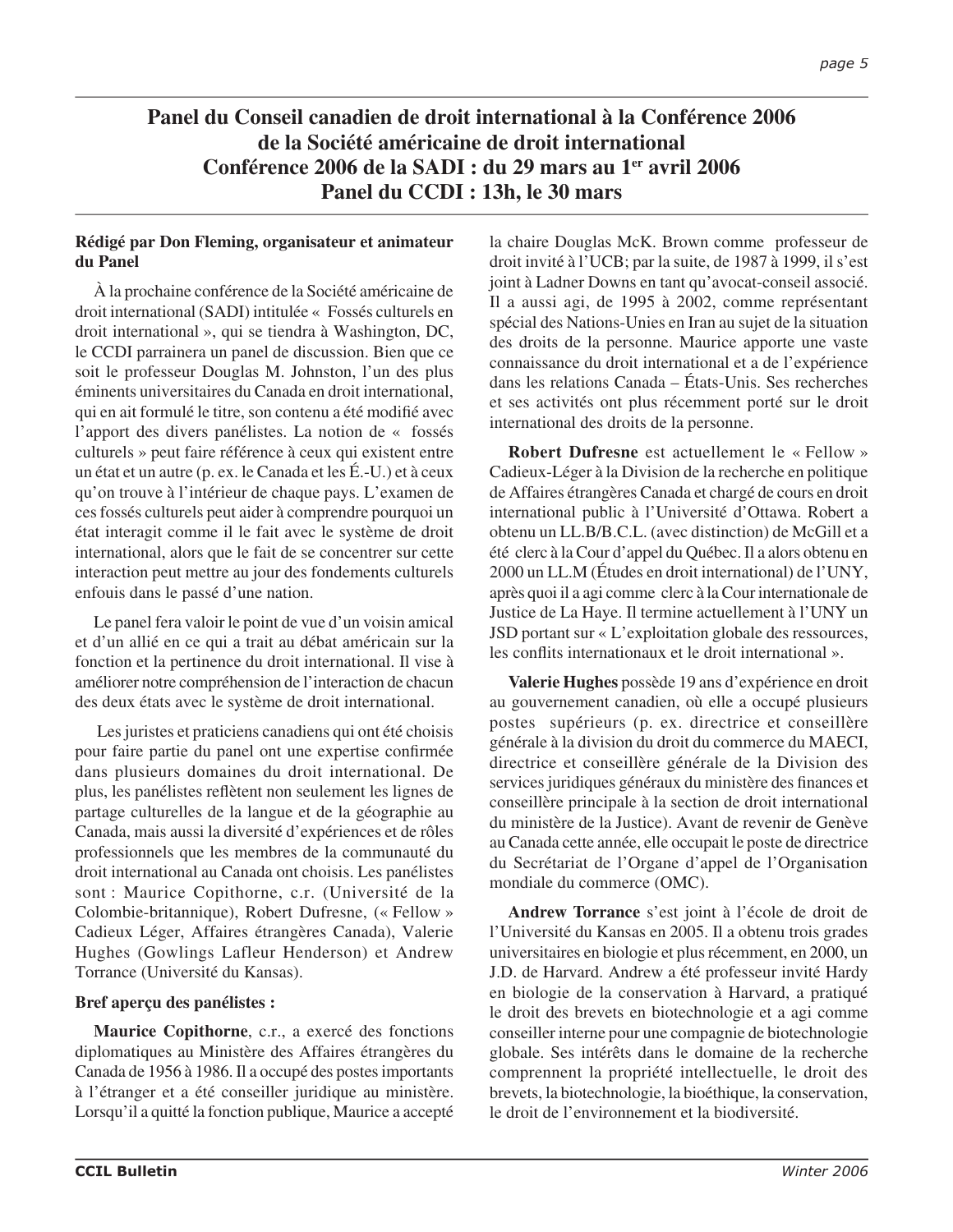## **by Gabriel Chénard**<sup>∗</sup>

## **BILATERAL AGREEMENTS – SIGNED BUT NOT YET ENTERED INTO FORCE:**

Agreement between the Government of Canada and the European Community on the Processing of Advance Passenger Information and Passenger Name Record Data - Signed: 2005/10/03

Agreement for Scientific and Technological Cooperation between the Government of Canada and the Government of the Republic of India - Signed: 2005/11/18

## **BILATERAL AGREEMENTS – SIGNED AND ENTERED INTO FORCE:**

Agreement between the Government of Canada and the Government of the United States of America for Cooperation in the Cloudsat Mission - Signed: 2005/09/14; Entered into force: 2005/09/14

Agreement between the Government of Canada and the Government of the Republic Chile on Air Transport – Signed: 2003/12/04; Entered into force: 2005/09/27

Audio-visual Co-production Agreement between the Government of Canada and the Government of the Oriental Republic of Uruguay - Signed: 2002/09/10; Entered into force: 2005/10/03

Agreement between the Government of Canada and the Government of Japan concerning Cooperation on Anticompetitive Activities - Signed: 2005/09/06; Entered into force: 2005/10/06

Co-operation Agreement between the Government of Canada and the European Police Office - Signed: 2005/11/21; Entered into force: 2005/11/21

Agreement between the Government of Canada and the Secretariat of the United Nations Framework Convention on Climate Change regarding the Eleventh Session of the Conference of the Parties to the United Nations Framework Convention on Climate Change and the First Session of the Conference of the Parties serving as the Meeting of the Parties to the Kyoto Protocol - Signed: 2005/11/26; Entered into force: 2005/11/26

Agreement between Canada and the European Union establishing a framework for the participation of Canada in the European Union crisis management operations – Signed: 2005/11/24; Entered into force: 2005/12/01

Exchange of Notes between the Government of Canada and the Government of the United States of America constituting an Agreement extending the Agreement between the Government of Canada and the Government of the United States of America providing for Coordination of the Icebreaking Activities of Canada and the United States on the Great Lakes, done at Ottawa on December 5, 1980 - Signed: 2005/12/05; Entered into force: 2005/12/05

Agreement between Canada and the Socialist Republic of Vietnam on Mutual Cooperation concerning Adoption – Signed: 2005/06/27; Entered into force: 2005/12/15

Agreement between the Government of Canada and the Government of the Kingdom of the Netherlands in respect of Aruba on Air Transport – Signed: 2005/02/16; Entered into force: 2005/12/19

Convention between the Government of Canada and the Government of the Republic of Armenia for the Avoidance of Double Taxation and the Prevention of Fiscal Evasion with respect to Taxes on Income and on Capital – Signed: 2004/06/29; Entered into force: 2005/12/29

Mutual Recognition Agreement on Conformity Assessment in relation to Medicines Good Manufacturing Practice Inspection and Certification between the Government of Canada and the Government of Australia – Signed: 2005/03/16; Entered into force: 2006/01/01

Film and Video Co-Production Agreement between the Government of Canada and the Government of the Kingdom of Denmark – Signed: 1997/12/15; Entered into force: 2006/01/16

Convention between the Government of Canada and the Government of the Republic of Azerbaijan for the Avoidance of Double Taxation and the Prevention of Fiscal Evasion with respect to Taxes on Income and on Capital - Signed: 2004/09/07; Entered into force: 2006/01/23

<sup>∗</sup> Gabriel Chénard is a second year LL.B. student at the Université de Montréal and a CCIL student intern for the year 2005-2006.

*<sup>(</sup>See Recent Canadian Treaty Practice on page 16)*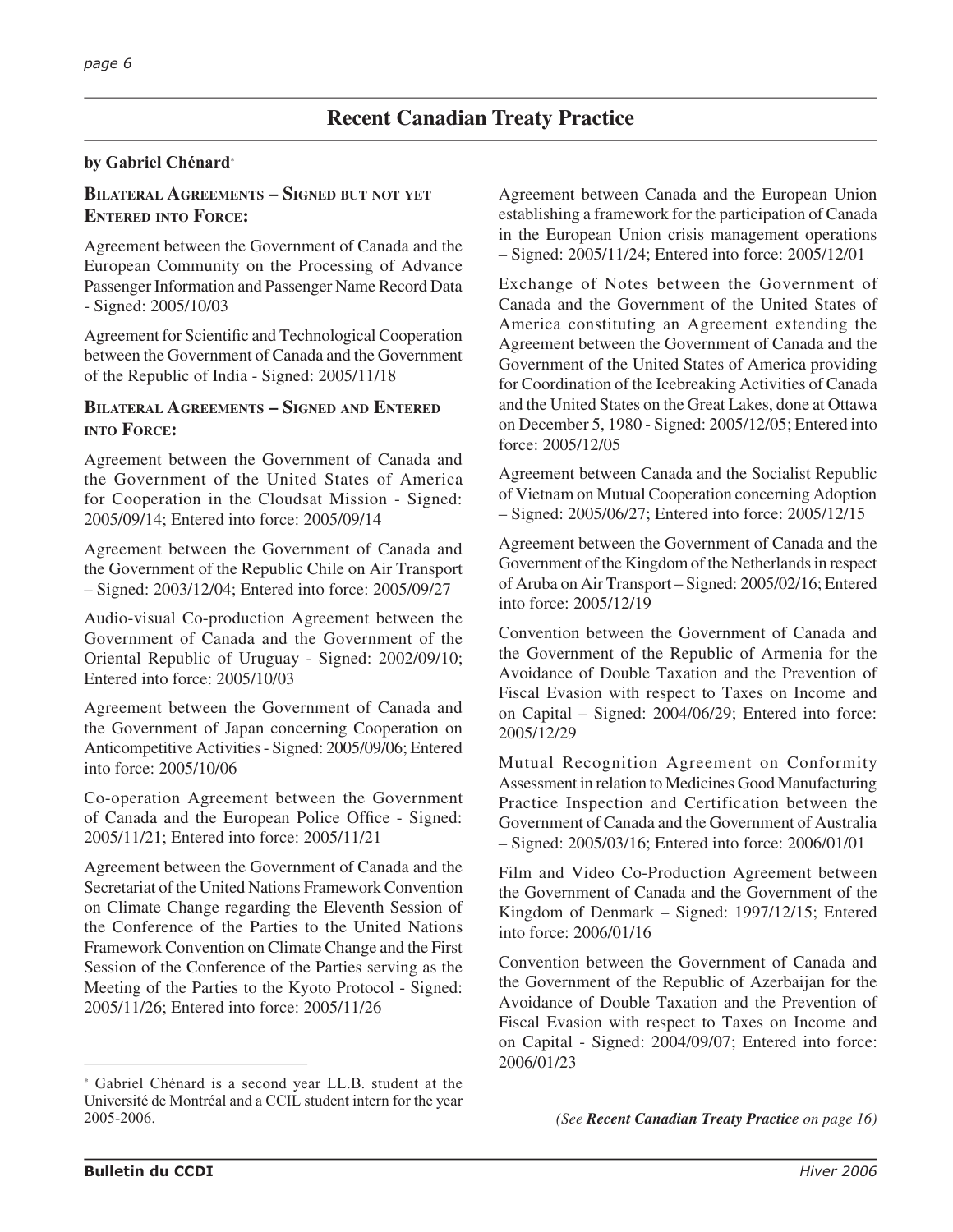# **2006 John Peters Humphrey Fellowship Recipients**

# **Bourses John Peters Humphrey Lauréat(e)s 2006**

## **Kimberly Trapp**

Ph.D. Candidate, International Law, University of Cambridge, United Kingdom, 2007 LL.M., International Law, University of Cambridge, United Kingdom, 2003 LL.B. and B.C.L., McGill University, Canada, 1999 B.A., Philosophy, McGill University, Canada, 1995

## **Paul Martin**

Graduate Program, Faculty of Law, University of Toronto, planned SJD, Faculty of Law, University of Toronto, Canada, 2006 JD, School of Law, New York University, United States, 1999 M.Sc., Economics in International Relations, London School of Economics and Political Science, United Kingdom, 1993 B.A., Political Studies and B.Com., Marketing and International Business, University of Auckland, New Zealand, 1991

### **David Lisson**

Graduate Program, Yale Law School or Stanford Law School, United States, planned J.D., Faculty of Law, and M.A., Political Science, University of Toronto, Canada, 2005 B.A., History, Yale University, United States, 2002 Oxford University, United Kingdom, 2001

### **Julie Gaudreau**

Doctorat en relations internationales, Droit international, Institut universitaire de hautes études internationales, Suisse, en cours DEA, Droit international, Institut universitaire de hautes études internationales,

Suisse, 2004 DES, Droit international et européen, Université catholique de Louvain, Belgique, 2000 LL.B., Université Laval, Canada, 1996

## **HONOURABLE MENTION**

## **Darren Thorne**

Graduate Program, Law, London School of Economics, planned LL.M., Public International Law, London School of Economics, United Kingdom, 2004 LL.B. Osgoode Hall Law School, York University, Canada, 1998 B.A.Honours, Humanities-English, McMaster University, Canada, 1995

## **Shadi Mokhtari**

Ph.D., Osgoode Hall Law School, York University, Canada, ongoing LL.M., Osgoode Hall Law School, York University, Canada, 2005 M.A, International Affairs, Columbia University, United States, 2005 J.D., University of Texas, United States, 2002 B.A., American University School of International Service, United States, 1998

### **Joshua Rosenwieg**

Graduate Program, New York University, United States, planned Juris Doctor, Law, University of Toronto, Canada, 2005 B.Comm, Concordia University, Canada, 2002 DEC, Health Sciences, Marianopolis College, Canada, 1998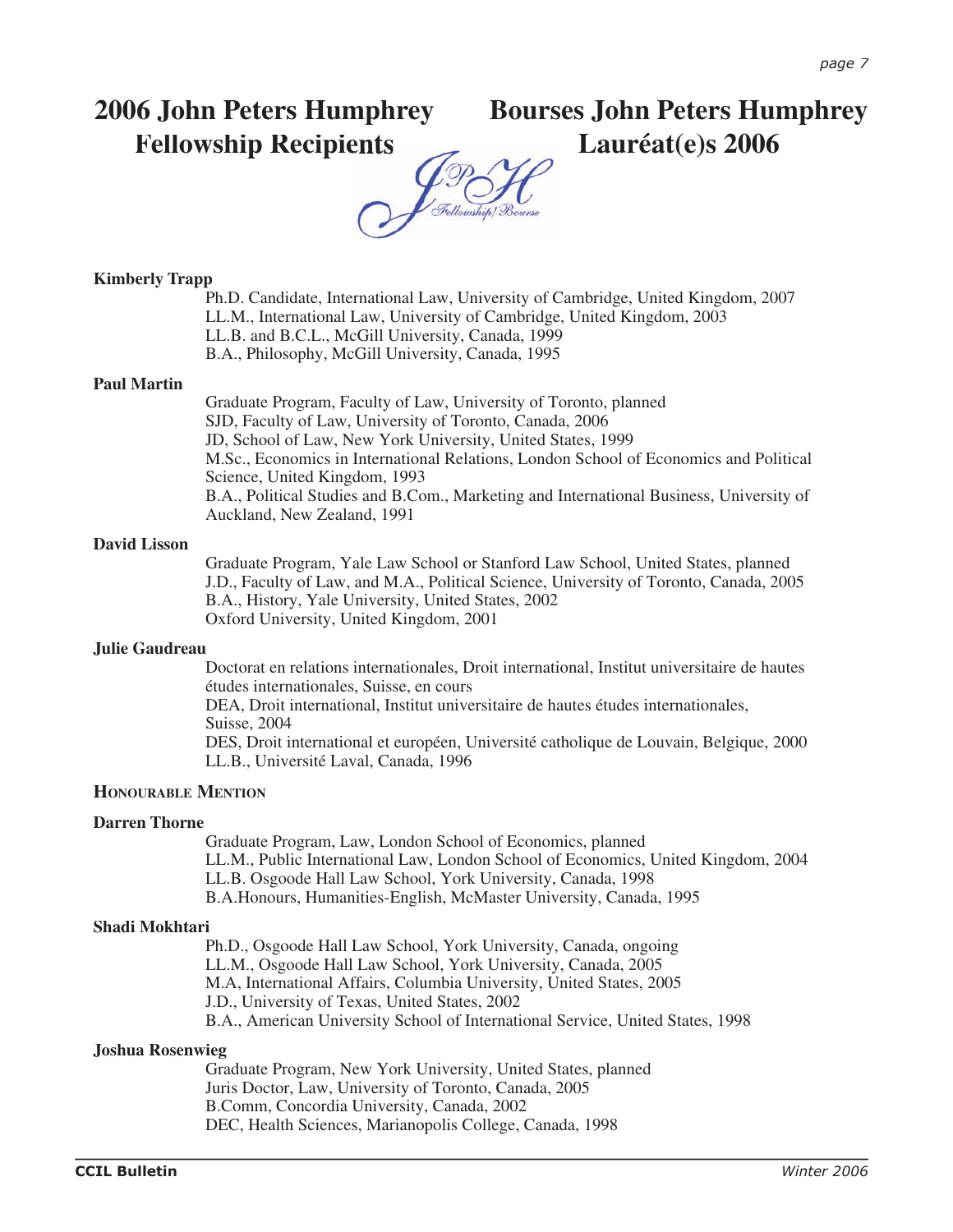# **CCIL 35th Annual Conference 2006** *Responsibility of Individuals, States and Organizations* **Faculty of Law, University of Ottawa 26-28 October 2006**

The theme of "Responsibility of Individuals, States and Organizations" is particularly timely given the recent success of the International Law Commission (ILC) to adopt the Articles on State Responsibility (2001). Nobody is better placed to speak on this topic than Prof. James Crawford, our keynote speaker.

James Crawford is Whewell Professor of International Law at the University of Cambridge and Chair of the Faculty of Law. From 1992, he was a member of the ILC, and was responsible in that capacity for the ILC's Draft Statute for an International Criminal Court (1994) and the ILC's Articles on State Responsibility. James has an extensive practice in international law and international arbitration, appearing before various courts and tribunals and acting as an arbitrator in investor-state and *ad hoc* arbitrations.

Over the past decade, the ILC Articles, whether in draft or final form, have been referred to by governments, international organizations, courts and tribunals. Arguably, the Articles have already contributed to the progressive development of customary law. However, as the international community makes strides on the development of state responsibility, questions arise as to the responsibility of international organizations, individuals and corporations in international law.

The conference will provide an opportunity to canvass some of these questions, including issues surrounding corporate social responsibility and individual criminal responsibility. It will also consider the law applicable to organizations, such as NATO, the UN and its specialized agencies.

In a modest break with past tradition, this year's event will be held at the Faculty of Law, University of Ottawa, in the recently renovated main lecture halls. Lunches and the banquet will be in the "old chapel" in nearby Tabaret Hall. As a strong supporter of international legal education and the Council itself, the law school is providing these premises at no charge to the CCIL. This arrangement greatly reduces the Council's conference expenses and recoups some of lost financial ground caused by the abolition of Foreign Affair Canada's John Holmes Fund, once a

# **35ième Congrès annuel du CCDI** *La responsabilité des individus, des États et des organisations* **Faculté de droit de l'Université d'Ottawa 26-28 octobre, 2006**

Le thème *« La responsabilité des individus, des États et des organisations »* est particulièrement opportun vu l'adoption récente des articles de la Commission du droit international sur la responsabilité des États (2001). Personne n'est mieux placée pour discuter de cette question que le professeur James Crawford, notre conférencier chargé du discours-programme.

James Crawford est professeur « Whewell » de droit international à l'Université de Cambridge et président de la Faculté de droit. Membre de la Commission du droit international de 1992 à 2001, il a été responsable du premier projet de statut d'une cour criminelle internationale (1994) et des articles de la CDI sur la responsabilité des États. James a, par ailleurs, une vaste expérience de conseil et d'arbitre international.

Au cours de la dernière décennie, les articles du CDI, dans leur version préliminaire ou définitive, ont été cités et invoqués par de nombreux gouvernements, organisations internationales, cours et tribunaux, contribuant ainsi au développement progressif du droit coutumier. Cependant, et tandis que la communauté internationale a fait de grands progrès dans le domaine de la responsabilité des États, des questions ont été soulevées quant à la responsabilité en droit international des organisations internationales, des individus et des sociétés commerciales.

Le congrès sera l'occasion de débattre de ces questions, y compris celles de la responsabilité sociale des entreprises et la responsabilité pénale de l'individu. Il sera également question des règles de droit qui s'appliquent aux organisations, telles que l'OTAN, l'ONU et ses agences spécialisées.

En rupture avec les années passées, le congrès 2006 aura lieu à la Faculté de droit de l'Université d'Ottawa, dans ses salles de conférence récemment rénovées. Les déjeuners et le banquet auront lieu dans la « vielle chapelle » du pavillon Tabaret. Partisane de l'éducation juridique internationale et du CCDI lui-même, la Faculté de droit a mis ces salles à la disposition du CCDI sans aucun frais. Cette généreuse offre réduira considérablement les coûts de la conférence et permettra ainsi de récupérer certaines pertes financières liées à l'abolition du fond John Holmes du Ministère des affaires étrangères, jadis une source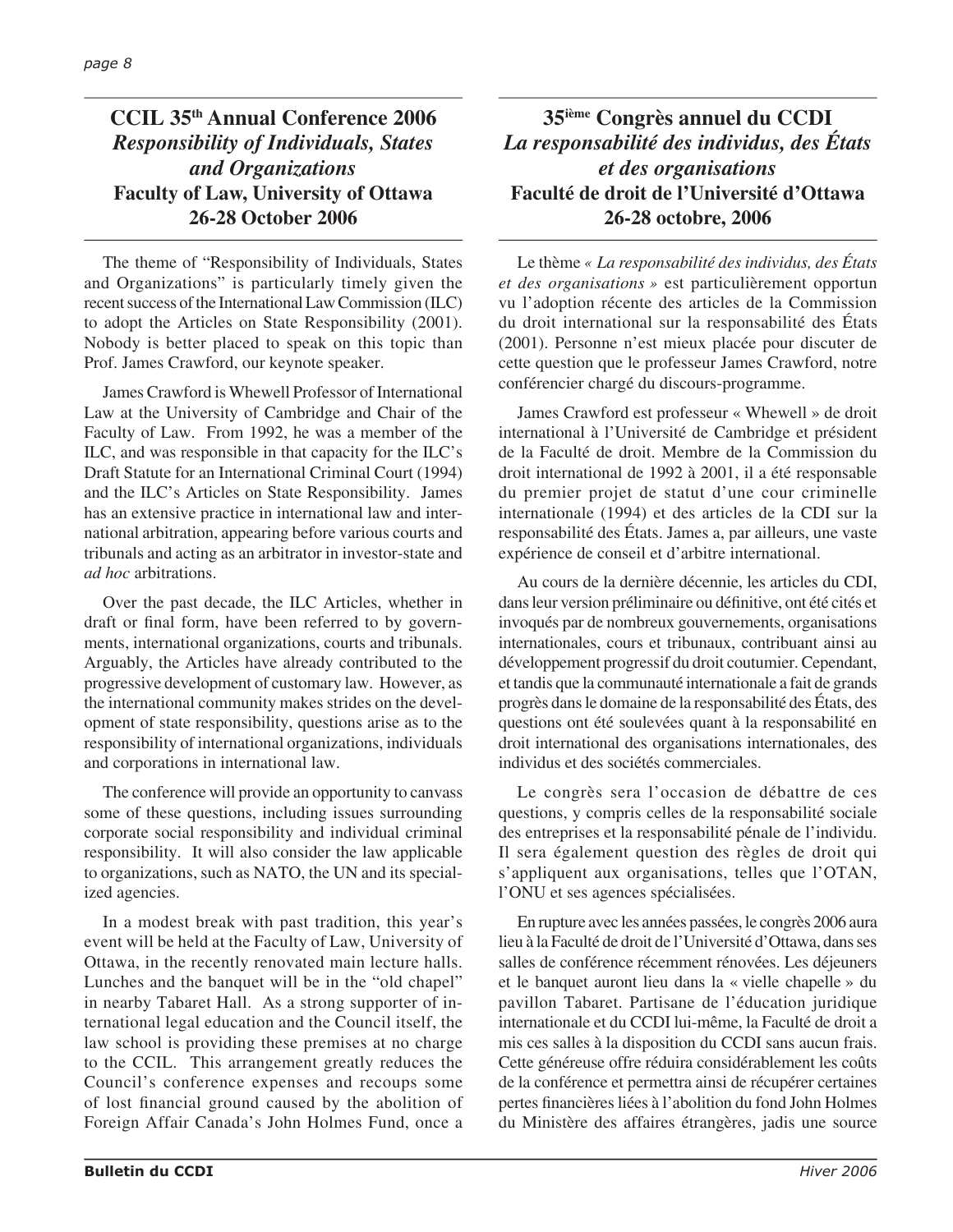The conference promises a highly informative analysis of the development and application of international legal responsibility in a new venue. We look forward to seeing you there!

*2006 Conference organizing committee*

## **2007 CONFERENCE THEME**

The CCIL has chosen its theme for its 2006 Conference ("The Responsibility of Individuals, States and Organizations") and the Conference Organizing Committee is developing the programme for that event.

The Executive Committee of the Council will meet in early May to choose the theme for the 2007 Conference in order to provide sufficient time for the organizing committee to develop the program and meet the content regulations and deadline dates of applications for conference grants. Hence, we now invite our membership to suggest themes for the 2007 Conference.

Please submit your suggestions before 30 April 2006 for consideration at the 1st May 2006 meeting of the CCIL Executive Committee. Send them to me at the following e-mail address: *president@ccil-ccdi.ca*

## **Themes of previous conferences:**

- 2000: "Looking Ahead: International Law in the  $21<sup>st</sup>$ Century"
- 2001: "Globalism: People, Profits and Progress"
- 2002: "The Measure of International Law: Effectiveness, Fairness and Validity"
- 2003: "Reconciling Law, Justice and Politics in the International Arena"
- 2004: "Legitimacy and Accountability in International Law"
- 2005: "Fragmentation: Diversification and Expansion of international Law"
- 2006: "The Responsibility of Individuals, States and Organizations"

Don Fleming

President

primaire de financement du congrès annuel du CCDI. Les salles de conférence de l'Université d'Ottawa présentent aussi l'avantage supplémentaire d'être « branchées électroniquement » avec de l'équipement de projection sur place, permettant une utilisation multimédia créative par les conférenciers et conférencières.

Le Congrès 2006 promet d'être une enquête édifiante du développement et de l'application du concept de la responsabilité en droit international dans un tout nouveau cadre. Au plaisir de vous retrouver à Ottawa.

*Le comité organisateur 2006*

# **THÈME 2007**

Le CCDI a choisi le thème de sa conférence 2006 – "La responsabilité des individus, des États et des organisations". Le comité organisateur de la conférence procède actuellement à l'élaboration d'un programme pour cet évènement.

Le comité exécutif du CCDI se réunira au début du mois de mai 2006 pour choisir le thème de la conférence 2007, ceci afin de donner au comité organisateur suffisamment de temps pour élaborer un programme et ainsi respecter les délais et satisfaire aux exigences d'organismes subventionnaires de conférences.

Je vous prie donc de me faire parvenir vos suggestions avant le 30 avril 2006 afin qu'elles puissent être considérées lors de la réunion du comité exécutif du CCDI qui aura lieu le  $1<sup>en</sup>$  mai 2006. S'il vous plaît me faire parvenir vos suggestions à l'adresse suivante : *president@ccil-ccdi.ca*

## **Liste des thèmes des conférences antérieures :**

- 2000 : « Tournés vers l'avenir : Le droit international au 21ème siècle »
- 2001 : « La mondialisation : Les personnes, le profit et le progrès »
- 2002 : « Prendre la mesure du droit international : Effectivité, équité et validité »
- 2003 : « Réconcilier le droit, la justice et la politique dans l'arène internationale »
- 2004 : « La légitimité et la responsabilité en droit international »
- $2005:$  « Fragmentation : Diversification et expansion du droit international »
- 2006 : « La responsabilité des individus, des États et des organisations »

Don Fleming, président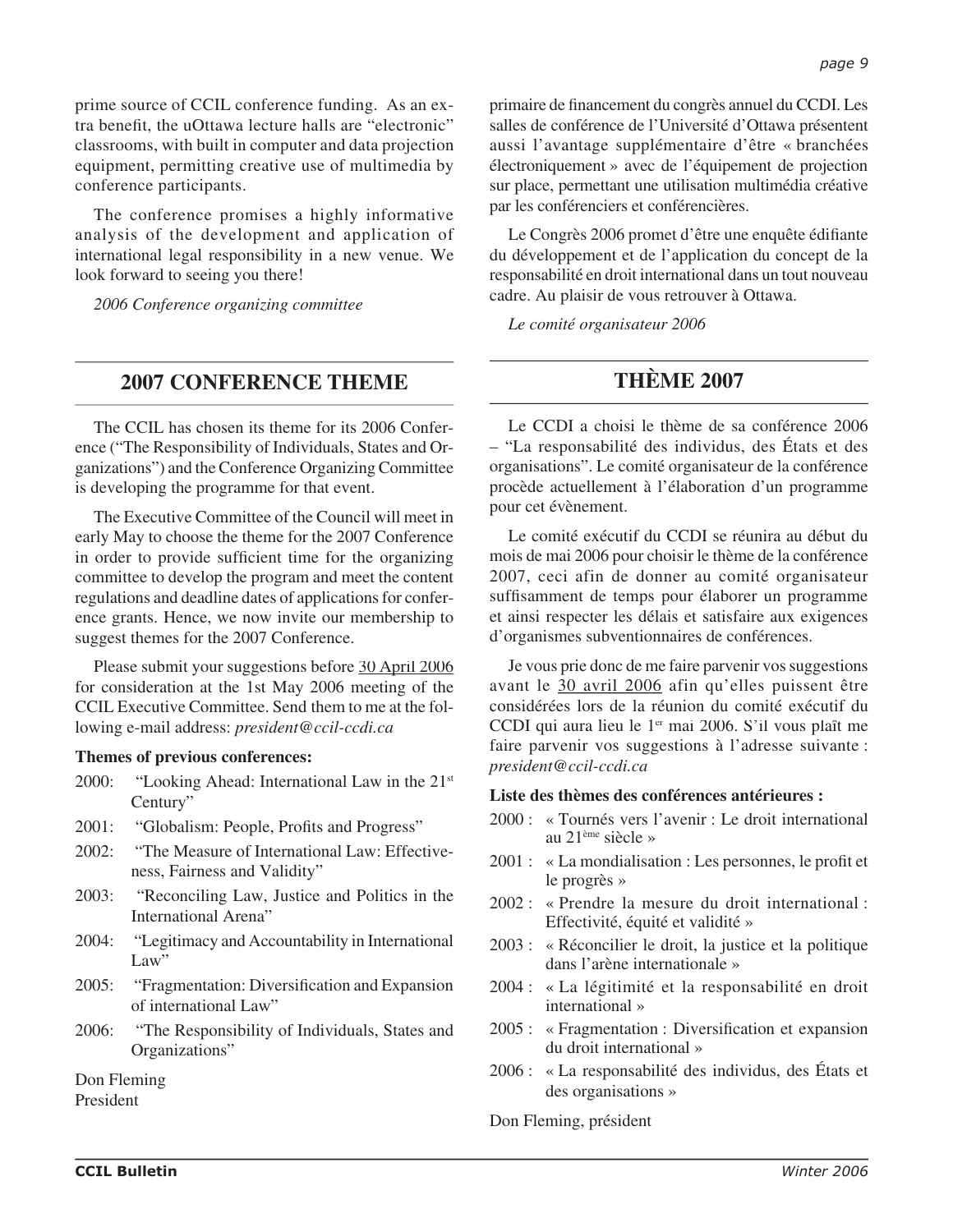# **Conférence internationale sur le droit international et la théorie démocratique**

Le Conseil canadien de droit international (CCDI), de concert avec la American Society of International Law (ASIL), les sociétés de droit international de l'Australie et de la Nouvelle-Zélande (ANZSIL) et la Société japonaise de droit international (JSIL), participera à une conférence internationale sur la relation changeante entre le droit international et la théorie démocratique. Le Président du CCDI, Don Fleming, est membre du comité d'orientation du projet.

La conférence a pour titre « En faveur d'un réseau savant : le droit international et la théorie démocratique » et se tiendra à Wellington, en Nouvelle-Zélande, les 26 et 27 juin 2006, juste avant la réunion annuelle de 2006 de la Société de droit international de l'Australie et de la Nouvelle-Zélande. Le thème de la conférence de la Nouvelle-Zélande est issu du débat sans cesse croissant sur la question de savoir si le droit international et ses institutions sont véritablement démocratiques. Au moment où les sociétés démocratiques sont aux prises avec la question d'adhérer au droit international, de s'y conformer ou de l'appliquer – et comment cela pourrait influer sur la souveraineté nationale – cette conférence vise à fournir un forum pour examiner de façon savante certaines questions précises et pertinentes.

Charlotte Ku, directrice exécutive de l'ASIL et présidente du comité d'orientation du projet, a déclaré : « Ce projet a débuté en 2005 afin de fournir une occasion aux universitaires de chacune des organisations participantes de réaliser un projet conjoint dans un domaine d'intérêt commun du point de vue du savoir. Le point culminant de ces efforts sera la conférence de juin, où nous collaborerons à un échange et à une discussion réfléchie sur la question critique des fondements démocratiques du droit international. »

Les participants à la conférence ont été choisis par un processus en deux étapes qui a mené au choix de quatre documents présentés pour examen par chaque société, soit :

## **CCDI**

- 1. Sites contestés: Désignation comme patrimoine mondial, protection de l'environnement et théorie démocratique, par le Professeur Natasha Affolder (Faculté de droit, Université de la Colombie-Britannique, Vancouver, C.-B. , Canada)
- 2. Évaluation des répercussions environnementales, démocratie délibérative et gouvernance transnationale de l'environnement, par le Professeur Neil Craik

(Faculté de droit, Université du Nouveau-Brunswick, Fredericton, NB, Canada)

- 3. Implications démocratiques du Conseil de sécurité en tant que législature et cour, par le Professeur Craig Forcese (Faculté de droit, Université d'Ottawa, Ottawa, ON, Canada)
- 4. Le défi démocratique de l'incorporation : Traités internationaux des droits de la personne et constitutions nationales, par le professeur Joanna Harrington (Faculté de droit, Université de l'Alberta, Edmonton, AB, Canada)

Le Conseil est heureux d'annoncer que les quatre jeunes universitaires canadiens ont reçu du CRSH une bourse pour la conférence afin d'aider à défrayer les coûts de leurs recherches et de leur transport.

## **ANZSIL**

- 1. Désignation des terroristes par le comité des sanctions de la résolution 1267 : Tensions entre le contre-terrorisme, la justice naturelle et le respect par l'État des résolutions du Conseil de sécurité, par le professeur Alex Conte (École de droit, Université de Canterbury, Christchurch, Nouvelle-Zélande)
- 2. Régionalisation du droit international des réfugiés dans l'Union européenne : Révision démocratique ou démocratie révisionniste? par le professeur Jane McAdam (Faculté de droit, Université de Sydney, Sydney, Australie
- 3. Droit international et détermination du risque : la science « démocratisée » est-elle la réponse? par le professeur Jacqueline Peel (Faculté de droit, Université de Melbourne, Melbourne, Australie
- 4. Coutume démocratique ou droit coutumier international? par le professeur Nicole Rougham (Faculté de droit, Université Victoria de Wellington, Wellington, Nouvelle-Zélande)

## **ASIL**

- 1. Les droits de la personne à l'échelle internationale et la règle de droit dans les politiques américaines et arabes contemporaines, par le professeur David Mednicoff (Université du Massachusetts, Amherst, MA, É.-U.)
- 2. Responsabilité sans démocratie? par le professeur. Alan Nissel (Université d'Helsinki, Helsinki, Finlande)
- 3. Tendance judiciaire vers un monisme rampant, par le professeur Melissa Waters (École de droit Washington & Lee, Lexington, VA, É.-U.)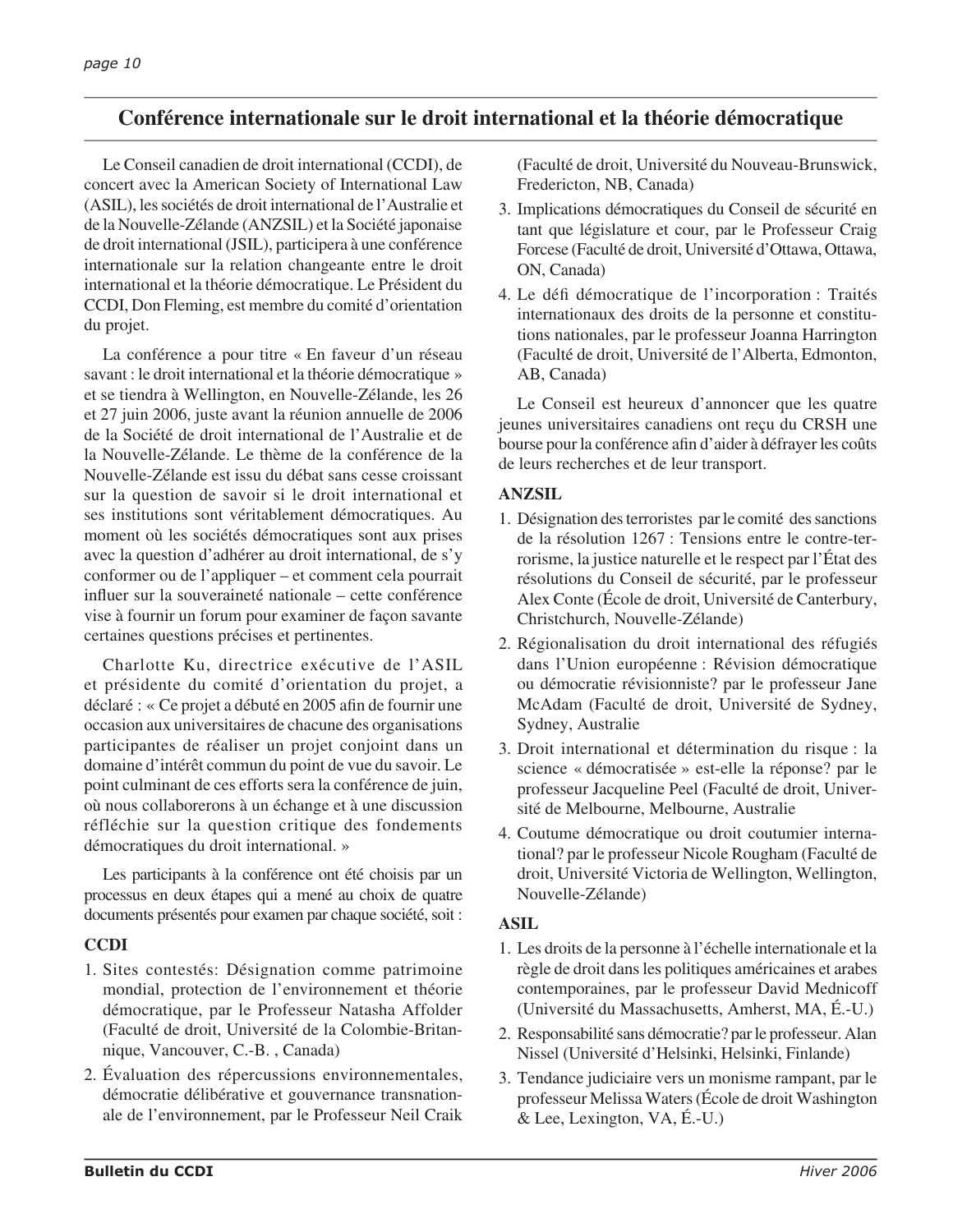# **JSIL**

- 1. Pratique du Japon dans la détermination du statut de réfugié : Changements internes et influence internationale dans l'État démocratique, par le professeur Osamu Arakaki (Département de droit, Université Shigakukan, Kagoshima, Japon)
- 2. Légitimité démocratique des procédures de plaintes individuelles établies par les traités internationaux des droits de la personne, par le professeur Shotaro Hamamoto (École d'études supérieures en droit, Université de Kobe, Kobe, Japon)
- 3. Droit international et théorie de la démocratie : Droit criminel international, par le professeur Keiko Ko (Faculté des humanités et des sciences sociales,

Université de Mie, Mie, Japon)

4. Resserrement de la tension entre la démocratie et les droits de personne, par le professeur Koji Teraya (Écoles supérieures en droit et en politiques, Université de Tokyo, Tokyo, Japon)

Les membres de la presse et le public pourront avoir accès aux délibérations de la conférence, mais l'inscription est obligatoire. Pour obtenir de plus amples renseignements sur le sujet « En faveur d'un réseau savant : le droit international et la théorie démocratique » et pour s'inscrire à l'événement, veuillez communiquer avec Anna Hamilton, Coordinatrice des événements, Faculté de droit, Université Victoria de Wellington, Nouvelle-Zélande, à *anna.hamilton@vuw.ac.nz.*

# **International Conference on International Law and Democratic Theory**

The Canadian Council on International Law (CCIL), in conjunction with the American Society of International Law (ASIL), the Australian and New Zealand Society of International Law (ANZSIL), and the Japanese Society of International Law (JSIL), will participate in an international conference on the evolving relationship between international law and democratic theory. Don Fleming, President of the CCIL, is a member of the Project Steering Committee.

The conference is entitled "Fostering a Scholarly Network: International Law and Democratic Theory" and will take place in Wellington, New Zealand, June  $27<sup>th</sup>-28<sup>th</sup>$ , 2006, just prior to the 2006 Annual Meeting of the Australian and New Zealand Society of International Law. The theme for the New Zealand conference developed from the increasing debate over whether or not international law and institutions are in fact democratic. As democratic societies struggle with the question of entering into, complying with, or implementing international law – and how doing so might affect national sovereignty – this conference aims to provide a forum for the scholarly examination of some specific and relevant topics. Charlotte Ku, Executive Director of ASIL and Chairman of the Project Steering Committee for the conference, said, "This project was initiated in 2005 to provide an opportunity for scholars from each of the participating organizations to conduct a joint research project in an area of common scholarly interest. The culmination of this effort will be the June conference, where we will have a collaborative exchange and thoughtful discussion on the critical issue of the democratic credentials of international law."

Participants in the conference were chosen through a

two-step process, leading to the selection of four papers for consideration from each society, as follows.

## **CCIL**

- 1. Contested Sites: World Heritage Designation, Environmental Protection and Democratic Theory by Prof. Natasha Affolder (Faculty of Law, University of British Columbia, Vancouver, BC, Canada)
- 2. Environmental Impact Assessment, Deliberative Democracy and Transnational Environmental Governance by Prof. Neil Craik (Faculty of Law, University of New Brunswick, Fredericton, NB, Canada)
- 3. The Democratic Implications of the Security Council as Legislature and Court by Prof. Craig Forcese (Faculty of Law, University of Ottawa, Ottawa, ON, Canada)
- 4. The Democratic Challenge of Incorporation: International Human Rights Treaties and National Constitutions by Prof. Joanna Harrington (Faculty of Law, University of Alberta, Edmonton, AB, Canada)

The Council is pleased to announce that the four young Canadian scholars have received a conference grant from the SSHRC to assist in covering the costs of their research and travel.

## **ANZSIL**

1. Terrorist Designations by the Resolution 1267 Sanctions Committee: Democratic Tensions between Counter-Terrorism, Natural Justice and State Compliance with Security Council Resolutions, by Prof. Alex Conte (Law School, University of Canterbury, Christchurch, New Zealand)

*(See International Conference on… on page 22)*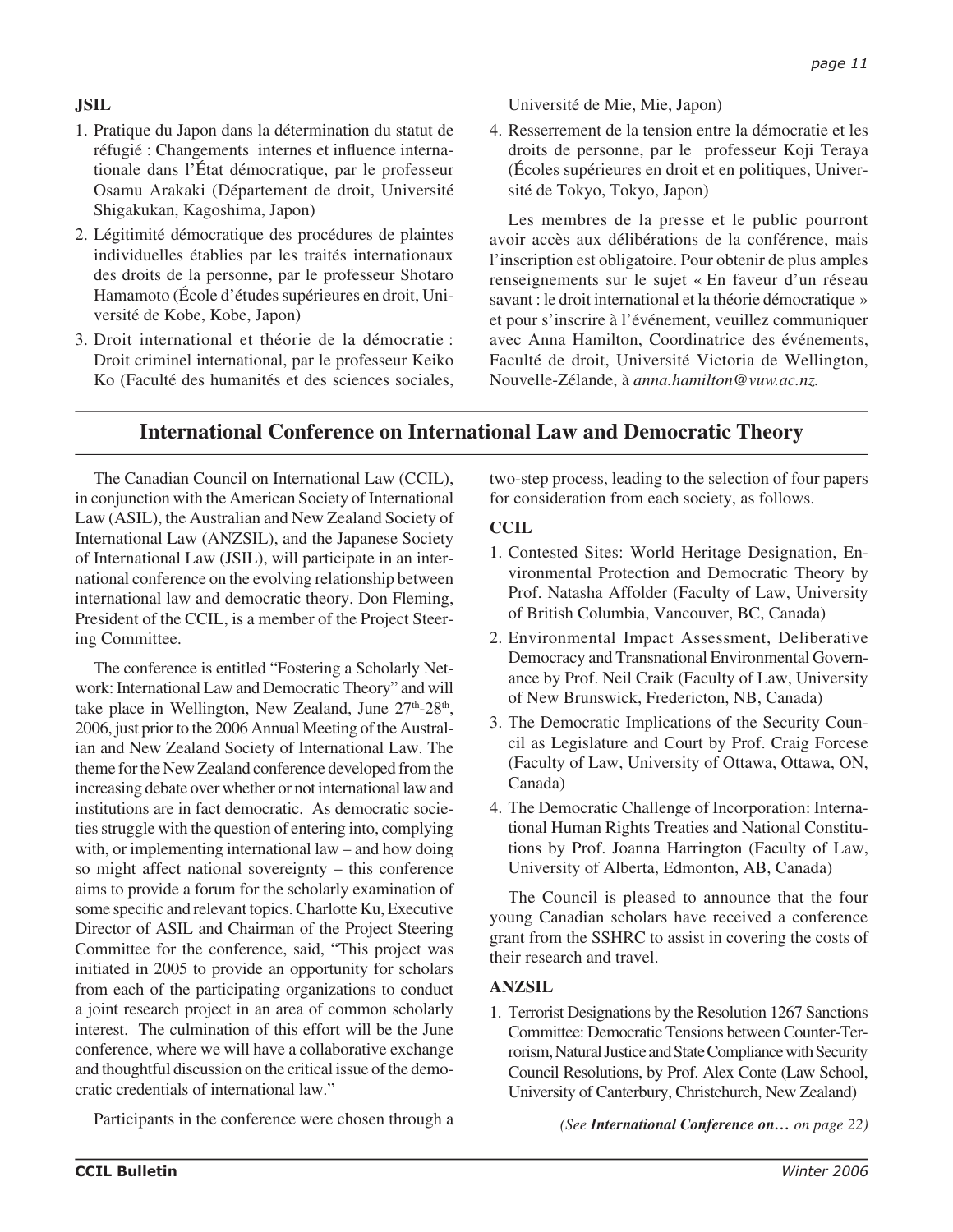

# **PIONEERS AND**

Maximilien Bibaud 1823-1887 Le College Sainte-Marie de Montreal 1850-1867



David O. Mills 1831-1903 Member of Parliament 1867-1902 University of Toronto 1889-1897



Richard Chapman Weldon 1849-1925 Dalhousie University 1883-1914

Henry F. Munro 1878-1949 Dalhousie University 1921-1926





Eugene La Fleur 1856-1930 McGill University 1890-1921



Percy E. Corbett 1892-1983 McGill University 1924-1943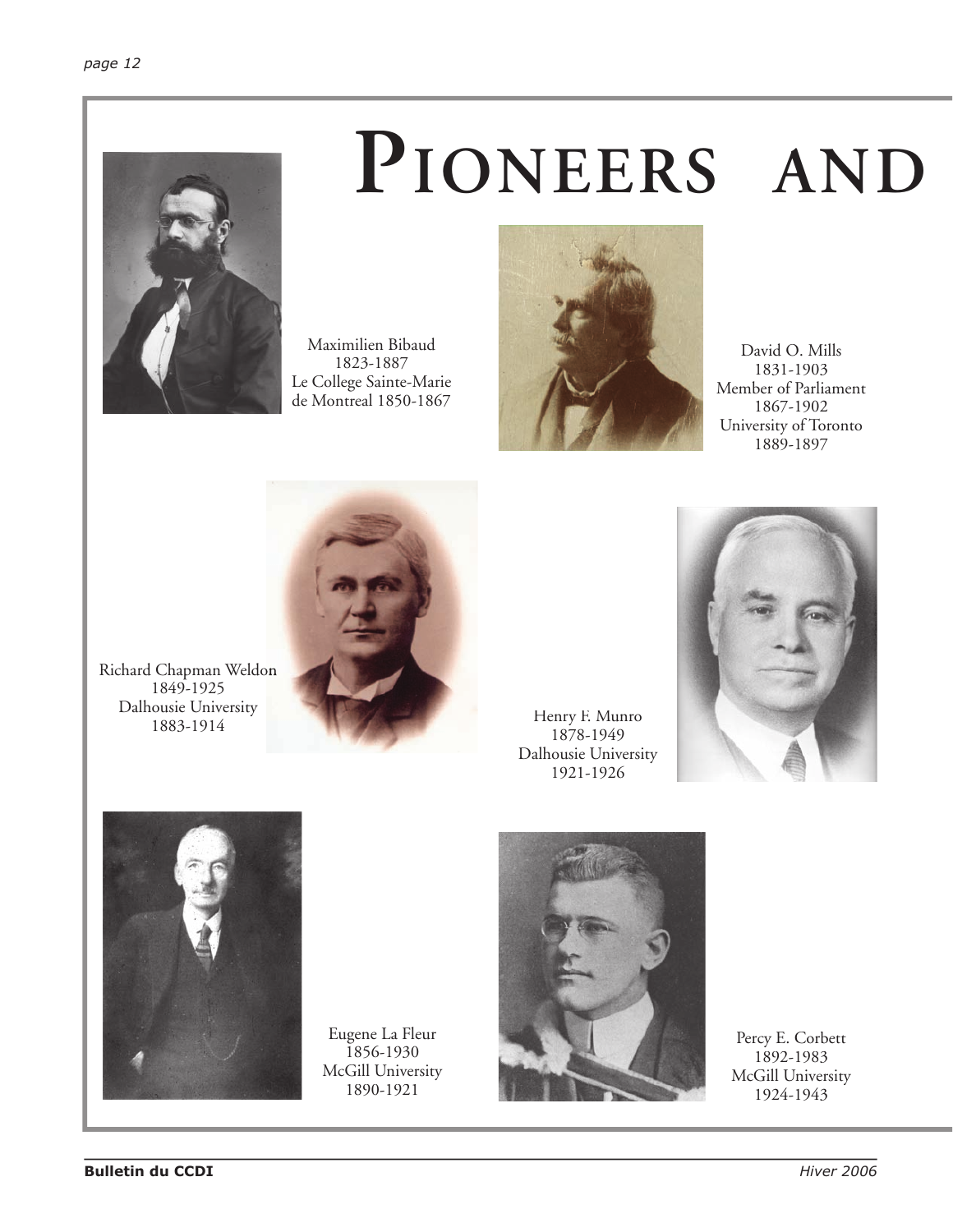# **BUILDERS**



N. A. M. MacKenzie 1894-1986 University of Toronto 1926-1939 University of New Brunswick 1939-1944 University of British Columbia 1944-1962



John E. Read 1888-1973 Department of External Affairs 1929-1946 International Court of Justice 1946-1958





John P. Humphrey 1905-1995 McGill University 1936-1994 United Nations 1945-1965



Marcel Cadieux 1915-1981 Department of External Affairs 1941-1979

Maxwell Cohen 1910-1998 McGill University 1946-1978

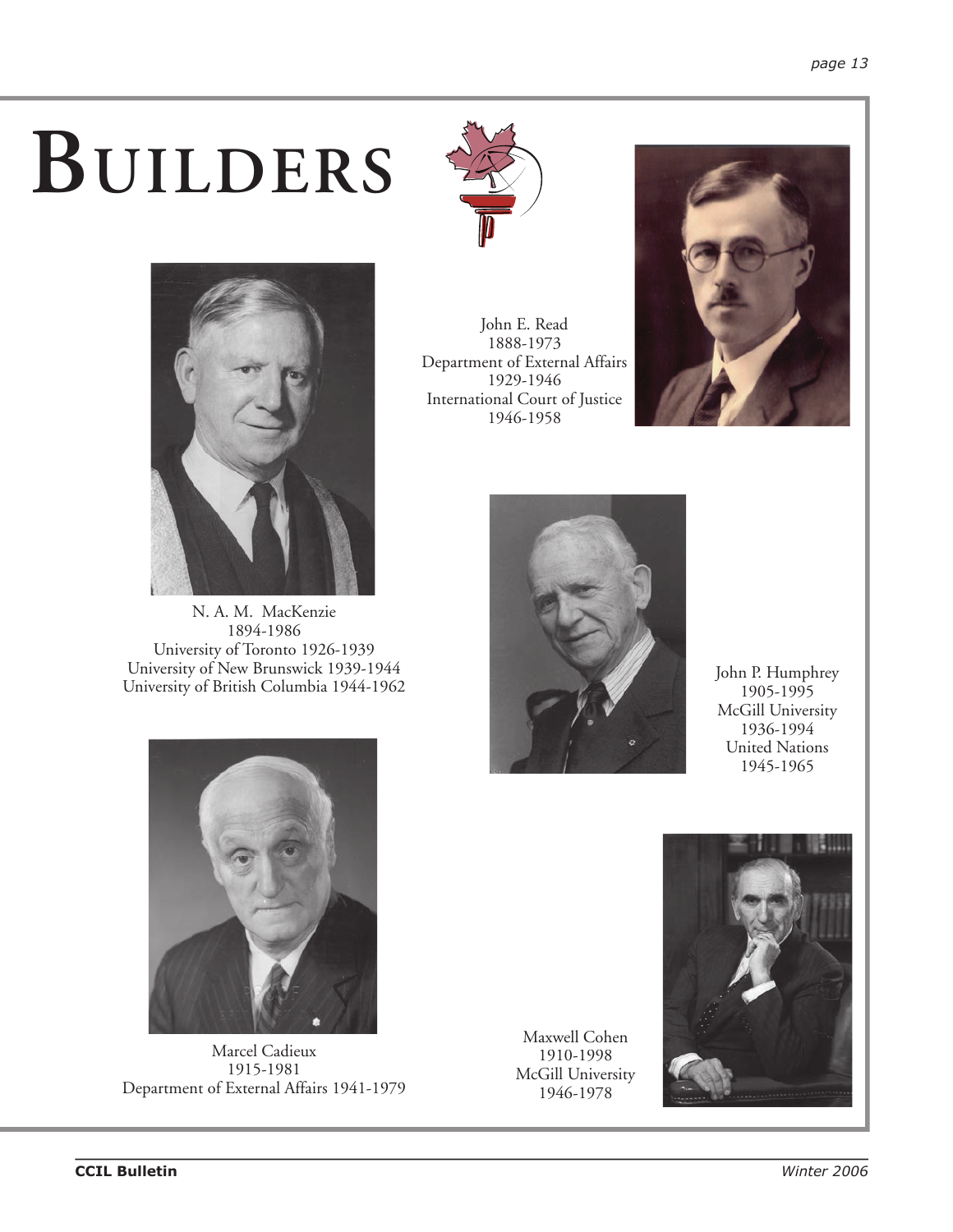# Tournoi de qualification de la division canadienne nationale du Concours de procès **simulé en droit international Philip C. Jessup tenu du 8 au 11 février 2006**

Les sections de Common Law et de Droit civil de l'Université d'Ottawa étaient les hôtes du Tournoi de qualifi cation de la division canadienne nationale du Concours Jessup de 2006. Mlle Jamie Dee Larkam a poursuivi son rôle comme administratrice canadienne nationale et a présenté un événement bien organisé et très professionnel qui a attiré un grand nombre de commanditaires et de juges bénévoles.

En 2006, le problème portait sur le rôle des entreprises multinationales dans les relations entre deux états issus de la dissolution d'un état prédécesseur et sur le traitement des populations autochtones dont les territoires traversent les frontières de ces états. Plus précisément, le problème traitait de la compétence de la Cour internationale de Justice dans le cas où l'un des états s'appuie sur les droits conventionnels de l'état dont il est issu, de la responsabilité des états pour ce qui est de promouvoir le développement d'industries d'extraction dans les terres agricoles et des droits de propriété accordés aux populations autochtones qui sont devenus des étrangers dans l'un ou l'autre état.

PRIX D'ÉQUIPES. Seize équipes ont participé à la compétition.

- Coupe Maxwell Cohen, remise à l'équipe canadienne championne : Équipe de l'Université de Toronto
- Prix Gerald Fitzgerald, remise à l'équipe canadienne s'étant classée au 2<sup>e</sup> rang : Équipe de l'école de droit Osgoode Hall de l'Université York
- Prix Donat Pharand, troisième place : Équipe de l'Université de Victoria
- Prix Charles Bourne, quatrième place : Équipe de l'Université de Calgary
- Prix de l'Esprit du Jessup : Équipe de l'Université du Nouveau-Brunswick, avec mention honorable aux équipes de l'Université Western Ontario et de la section de droit civil de l'Université d'Ottawa

Les équipes de Toronto et de l'École de droit Osgoode Hall représenteront le Canada aux rondes internationales du Concours Jessup qui se tiendront du 27 mars au 1er avril à Washington, D.C.

PRIX POUR LES MEILLEURS MÉMOIRES : Chaque équipe a présenté deux soumissions écrites (mémoires) : une comme demandeur et une comme défendeur dans le différend. Vu la complexité du problème Jessup à chaque année, les équipes doivent acquérir une connaissance approfondie du droit international et doivent démontrer un grand savoir-faire autant en recherche qu'en rédaction pour produire des mémoires de qualité. Étant donné que la rédaction des mémoires met aussi à l'épreuve la capacité d'une équipe de travailler en collaboration et de manière efficace et constitue la base des présentations orales de l'équipe, la compétition pour produire les meilleures soumissions est considérable.

- Prix Ronald St. John Macdonald, première place, pour la qualité générale des mémoires : Équipe de l'Université de Calgary
- Deuxième place: Équipe de l'Université McGill
- Troisième place, ex-aequo : Équipes de l'Université de Toronto et de l'École de droit Osgoode Hall
- Cinquième place : Équipe de l'Université Queen's

PRIX INDIVIDUELS : La capacité de plaider est assurément le point central du Jessup, et chaque équipe a démontré un remarquable degré de compétence dans cet aspect de la compétition. Pour l'événement canadien, il fallait deux plaideurs par équipe pour plaider six fois : trois fois comme demandeur et trois fois comme défendeur, devant des bancs de trois juges pour les rondes préliminaires. Les quatre équipes gagnantes (l'équipe de première place contre la quatrième et la deuxième contre la troisième) ont plaidé une fois dans les rondes de championnat.

- Jason W. Reynar (École de droit Osgoode Hall) a terminé premier dans les rondes préliminaires du tournoi et a reçu le Prix du Ministère de la Justice du Canada à titre de meilleur orateur anglophone
- Mélanie Beaumier (Section de droit civil, Université d'Ottawa) a remporté le Prix du Ministère de la Justice du Canada à titre de meilleur oratrice francophone
- James Renihan (Université de Toronto) et Matt McPherson (Université de Victoria) ont été jugés les meilleurs orateurs dans les rondes de championnat
- Autres classements généraux chez les orateurs :
	- Deuxième : Claudia Brabazon (Université de Toronto)

*(Concours Jessup on page 16)*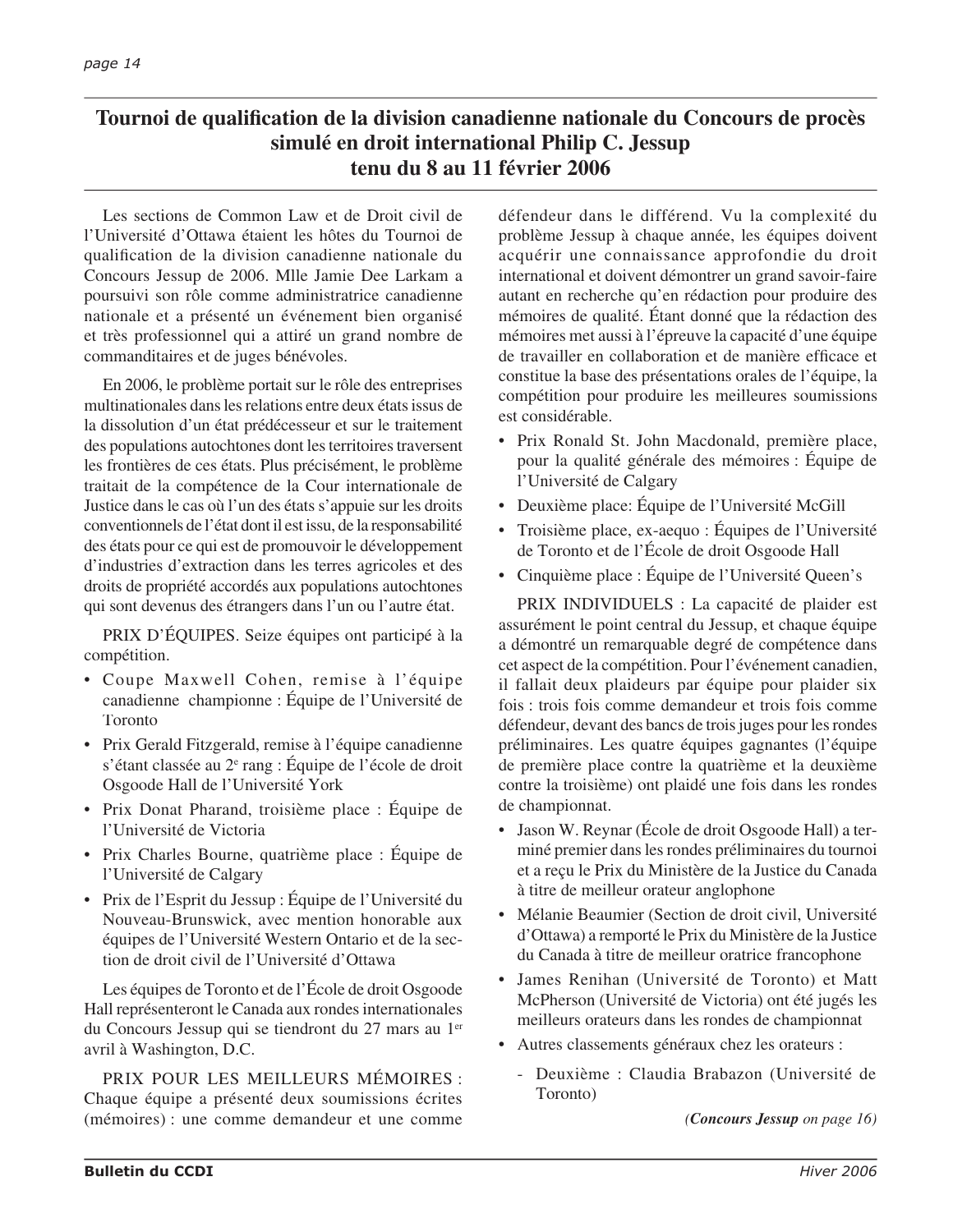# **Canadian National Division Qualifying Tournament of the 2006 Philip C. Jessup International Law Moot Court Competition Held February 8-11, 2006**

The Common Law and Civil Law sections of the University of Ottawa hosted the 2006 Canadian National Division Qualifying Tournament of the Jessup Mooting Competition. Miss Jamie Dee Larkam continued in her role as the Canadian National Administrator and provided a well organized and highly professional event that attracts a great number of sponsors and volunteer judges.

The 2006 problem focused on the role of multinational corporations in the relations between two states that have emerged from the dissolution of an older state and the treatment of indigenous peoples whose territory traverses the borders of those states. More specifically, it dealt with the jurisdiction of the International Court of Justice when one state relies on the treaty rights of the state from which it has emerged, the responsibility of states for promoting the development of extractive industries on agricultural lands, and for the property rights accorded to indigenous peoples who have become aliens in one of the new states.

TEAM AWARDS: Sixteen teams entered the competition.

- Maxwell Cohen Cup, awarded to the Canadian National Champion: Team from the University of Toronto
- Gerald Fitzgerald Award, the Canadian National Runner-up: Team from Osgoode Hall Law School, at York University
- Donat Pharand Award, Third Place: Team from the University of Victoria
- Charles Bourne Award, Fourth Place: Team from the University of Calgary
- Spirit of the Jessup Award: Team from the University of New Brunswick, with Honourable Mentions to the Teams from the University of Western Ontario and the Civil Law Section of the University of Ottawa.

The Teams from Toronto and from Osgoode Hall Law School will represent Canada in the International Rounds of Jessup Competition, to be held March  $27<sup>th</sup>$ -April  $1<sup>st</sup>$ , 2006 in Washington, D.C.

MEMORIAL AWARDS: Each team provided two written submissions (memorials) – one for the Applicant and one for the Respondent in the dispute. Given the complexity of the Jessup problem each year, teams must develop a considerable knowledge of international law and must demonstrate great expertise in both research and

writing to produce good memorials. Since the writing of memorials also tests a team's mettle to work in a cooperative and efficient manner, and provides the foundation for the team's oral presentations, competition to produce the best submissions is considerable.

- Ronald St. John Macdonald Award, for overall first place memorials standing: Team from the University of Calgary
- Second Place: Team from McGill University
- Third Place: Teams from the University of Toronto and Osgoode Hall Law School tied
- Fifth Place: Team from Queen's University

INDIVIDUAL AWARDS: Advocacy is the major focus of the Jessup, and every team presented a remarkable degree of expertise in that aspect of the competition. The Canadian event required two advocates for each team to moot six times (three times as Applicant and three times as Respondent) before benches of three judges in Preliminary Rounds. The four winning teams (first place team against fourth, and second against third) mooted once in Championship Rounds.

- Jason W. Reynar (Osgoode Hall Law School) placed first in the Preliminary Rounds of the tournament and received the Department of Justice Canada Prize for Best Anglophone Oralist.
- Mélanie Beaumier (Civil Law Section, University of Ottawa) earned the Department of Justice Canada Prize for Best Francophone Oralist.
- James Renihan (University of Toronto) and Matt McPherson (University of Victoria) were deemed the best Oralists in the Championship Rounds.
- Other overall standings for Oralists:
	- Second: Claudia Brabazon (University of Toronto)
	- Third: Chad Michael Leddy (University of Toronto)
	- Fourth: Bruce Blain (Queen's University)
	- Fifth: Maria Sirivar (Osgoode Hall Law School)
	- Sixth: K.R. Davidson (Queen's University)
	- Seventh: James Renihan (University of Toronto)
	- Eighth: Matt McPherson (University of Victoria) and Samuel Hu (University of British Columbia) tied
	- Tenth: Greg Allen (University of Victoria)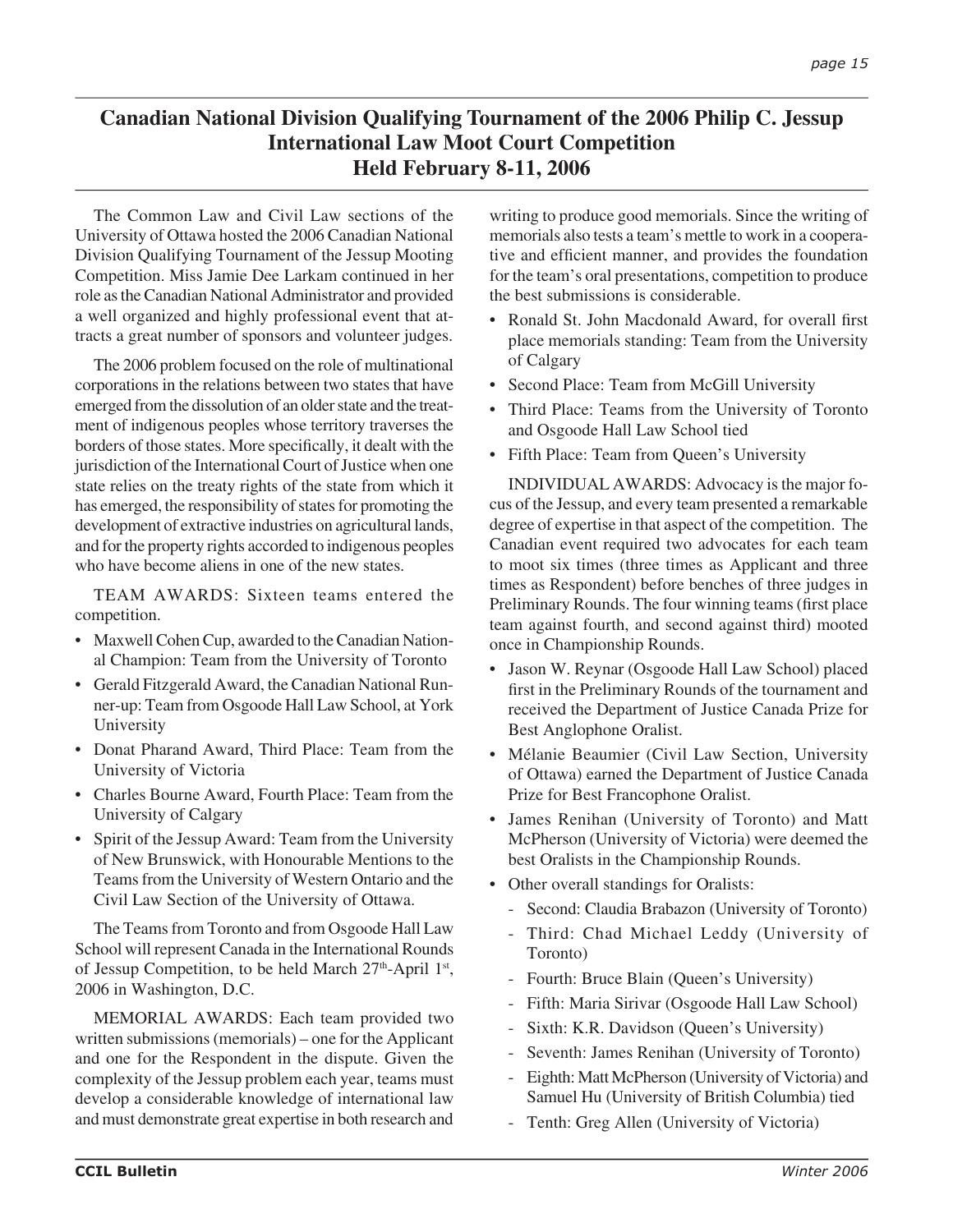# **Jessup Moot**

• Individual Spirit of the Jessup Awards went to Greg Allen (University of Victoria) and to each member of the team from Dalhousie Law School: Caryn S. Narvey, Wesley R. Novotny, and Darryl Curtis Patterson.

This year, the commitment to bilingualism in the Canadian Division of the Jessup event has yielded dual benefit. First, it has lowered the registration fees that each team must pay to the International Law Students Association (ILSA is the originator and overall organizer of the Jessup competition). More significantly, the diminished registration fees are ILSA's compensation for adopting the Canadian Division's French language translation of the Jessup problem. The ILSA posts the French translation on its website to permit Francophone teams from other countries to participate in the Jessup event. While the English language version of the annual Jessup problem and rules remains the definitive text, the Canadian commitment to bilingualism assists other Francophone teams throughout the world.

The Law Faculty of the University of Toronto will host the 2007 Canadian Division of the Jessup Moot, to be held February 28<sup>th</sup> to March 3<sup>rd</sup>, 2007.

# **Concours Jessup**

*(suite de la page 14)*

- Troisième : Chad Michael Leddy (Université de Toronto)
- Quatrième : Bruce Blain (Université Queen's)
- Cinquième : Maria Sirivar (École de droit Osgoode Hall)
- Sixième : K.R. Davidson (Université Queen's)
- Septième : James Renihan (Université de Toronto)
- Huitièmes, ex-aequo : Matt McPherson (Université de Victoria) et Samuel Hu (Université de la Colombie- Britannique) :
- Dixième : Greg Allen (Université de Victoria)
- Les prix individuels de l'Esprit du Jessup ont été décernés à Greg Allen (Université de Victoria) et à chacun des membres de l'équipe de l'École de droit de Dalhousie : Caryn S. Narvey, Wesley R. Novotny et Darryl Curtis Patterson.

Cette année, l'engagement envers le bilinguisme lors de l'événement de la Division canadienne du Jessup a entraîné un double avantage. D'abord, il a permis de réduire les frais d'inscription que chaque équipe devait verser à l'Association des étudiants en droit international (l'AÉDI est à l'origine Concours Jessup et en est l'organisatrice générale). De manière encore plus importante, la diminution des frais d'inscription représente la compensation de l'AÉDI pour avoir adopté la traduction française du problème Jessup de la Division canadienne. L'AÉDI affiche la traduction française sur son site web pour que des équipes francophones d'autres pays puissent participer à l'événement Jessup. Bien que les règles et la version anglaise du problème annuel Jessup demeurent le texte définitif, l'engagement canadien envers le bilinguisme aide des équipes francophones à travers le monde.

La Faculté de droit de l'Université de Toronto recevra la Division canadienne 2007 du Concours Jessup, qui se tiendra du 28 février au 3 mars 2007.

# **Recent Canadian Treaty Practice**

*(continued from page 6)*

## **MULTILATERAL AGREEMENTS – SIGNED, CONSENTED TO BUT NOT YET ENTERED INTO FORCE FOR CANADA:**

Convention on the Protection and Promotion of the Diversity of Cultural Expressions –Signed: 2005/10/20; Accepted: 2005/11/28; Not yet in force

International Convention against Doping in Sport – Signed: 2005/10/19; Accepted: 2005/11/29; Not yet in force

## **MULTILATERAL AGREEMENTS – SIGNED, CONSENTED TO AND ENTERED INTO FORCE FOR CANADA:**

Convention on the Conservation and Management of Highly Migratory Fish Stocks in the Western and Central Pacific Ocean Status – Signed: 2000/09/05; Ratified: 2005/11/01; Entered into force for Canada: 2005/12/01

Acts of the XXIIIrd Congress of the Universal Postal Union – Signed: 2004/10/05; Ratified: 2005/10/06; Entered into force for Canada: 2006/01/01

Second Optional Protocol to the International Covenant on Civil and Political Rights, aiming at the abolition of the death penalty – Signed: 1989/12/15; Acceded to: 2005/11/25; Entered into force for Canada: 2006/02/25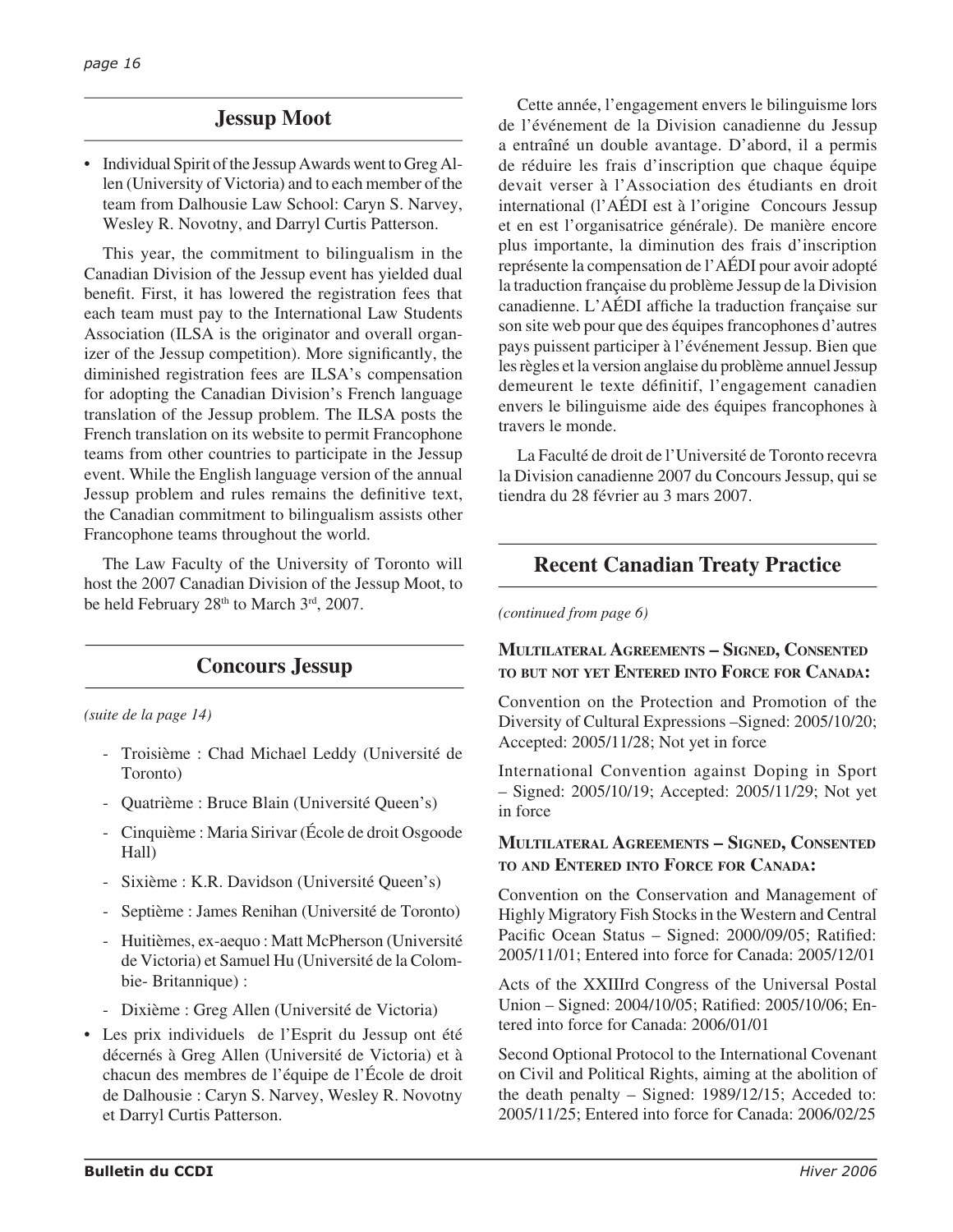# **Canada and the** *American Convention on Human Rights*

## **By Joanna Harrington**

In May 2005, the Standing Senate Committee on Human Rights renewed its call for Canada to ratify (or accede to) $<sup>1</sup>$ </sup> the *American Convention on Human Rights* ("ACHR").2 This call is found in a report entitled *Canadian Adherence to the American Convention on Human Rights: It is*  Time to Proceed,<sup>3</sup> which serves to reiterate the position that Canada should become a party to the ACHR, as previously taken by the Senate Committee in its May 2003 report, *Enhancing Canada's Role in the OAS: Canadian Adherence to the American Convention on Human Rights*. 4 To ensure the Convention-compatibility of Canadian law, were accession to occur, the Senate Committee has also endorsed the strategic use of reservations and interpretative declarations, although the 2005 report calls for a wider public consultation on the drafting of such statements, prompted in part by the publication of a discussion paper on the subject by the National Association of Women and the Law in November 2003.<sup>5</sup> The Senate Committee has also called on Canada to make public its timeframe for consultation with the provinces and territories.

In late November 2005, the Senate Committee's work produced a response from the Government of Canada; a response that went largely unnoticed given the focus on a national election, but one that was made public through postings on the websites of the Departments of both Justice and Foreign Affairs.<sup>6</sup> Although the response is fairly short, and does not state definitively whether Canada will or will not accede to the ACHR, it does provide a tentative timetable for federal-provincial-territorial consultation,

4 (Ottawa: Standing Senate Committee on Human Rights, 2003) (Chair: Hon. Shirley McNeil).

while also advising that internal consultations are currently underway at the federal level. The response also indicates that the ACHR will be an agenda item at the Government's annual human rights NGO consultation planned for February 2006.

In preparing for these consultations, and for further discussion on whether Canada should or should not adhere to the ACHR, one would be well-advised to review the Senate Committee's two reports as these provide a recent and thorough examination of the inter-American human rights regime from a Canadian perspective. The reports are the product of an extensive inquiry conducted over many months that involved the examination of submissions from government officials, academics, legal practitioners, and NGO representatives, as well as a research visit to the seat of the Inter-American Court of Human Rights in San José, Costa Rica. It is also a study that fits within a broader review currently being undertaken by the Senate Committee with respect to the machinery of government dealing with Canada's international and national human rights obligations and the means to improve the consultation process between governments and the public with respect to the ratification of international human rights treaties.

As for the rationale for supporting Canada's accession to the ACHR, it is thought by many that Canadian adherence would lead to a greater role for Canada in the regional human rights regime created under the umbrella of the Organization of American States (OAS). Established in 1948, the OAS is the pre-eminent regional organization in the Americas, created to promote peace and security, democracy, and economic development throughout the Western Hemisphere, and its Charter affirms a fundamental commitment on the part of states to the protection of human rights.

This affirmation has led to the creation of a regional human rights regime similar in principle and approach to that created by the member states of the Council of Europe through the adoption of the (European) *Convention for the Protection of Human Rights and Fundamental Freedoms*. 7 However, in contrast to its European counterpart, the inter-American human rights regime has a more complicated foundation, based on not one, but two overlapping docu-

<sup>&</sup>lt;sup>1</sup> The Senate Committee incorrectly uses the term "ratify". Since Canada is not an original signatory to the ACHR, the correct term is "accede" although accession has the same legal effect as ratification.

<sup>2</sup> 22 November 1969, 1144 U.N.T.S. 123, O.A.S.T.S. No. 36, (1970) 9 I.L.M. 673 (entered into force 18 July 1978). For commentary on the inter-American human rights regime, see David J. Harris & Stephen Livingstone, eds., *The Inter-American System of Human Rights* (Oxford: Clarendon Press, 1998).

<sup>3</sup> (Ottawa: Standing Senate Committee on Human Rights, 2005) (Chair: Hon. Raynell Andreychuk). These reports are also available from the parliamentary website at <http://www. parl.gc.ca/common/committee.asp?Language=E>.

<sup>5</sup> Andrée Côté & Lucie Lamarche, *Ratifying the American Convention on Human Rights: The Stakes for Women* (National Association of Women and the Law, 2003), online: <http:// www.nawl.ca/ratifying\_am.htm>.

<sup>&</sup>lt;sup>6</sup> "Government Response to the Eighteenth Report of the Standing Senate Committee on Human Rights" (28 November 2005), online: <http://www.dfait-maeci.gc.ca/latinamerica/ canadian\_adherence\_american\_conv\_en.asp>.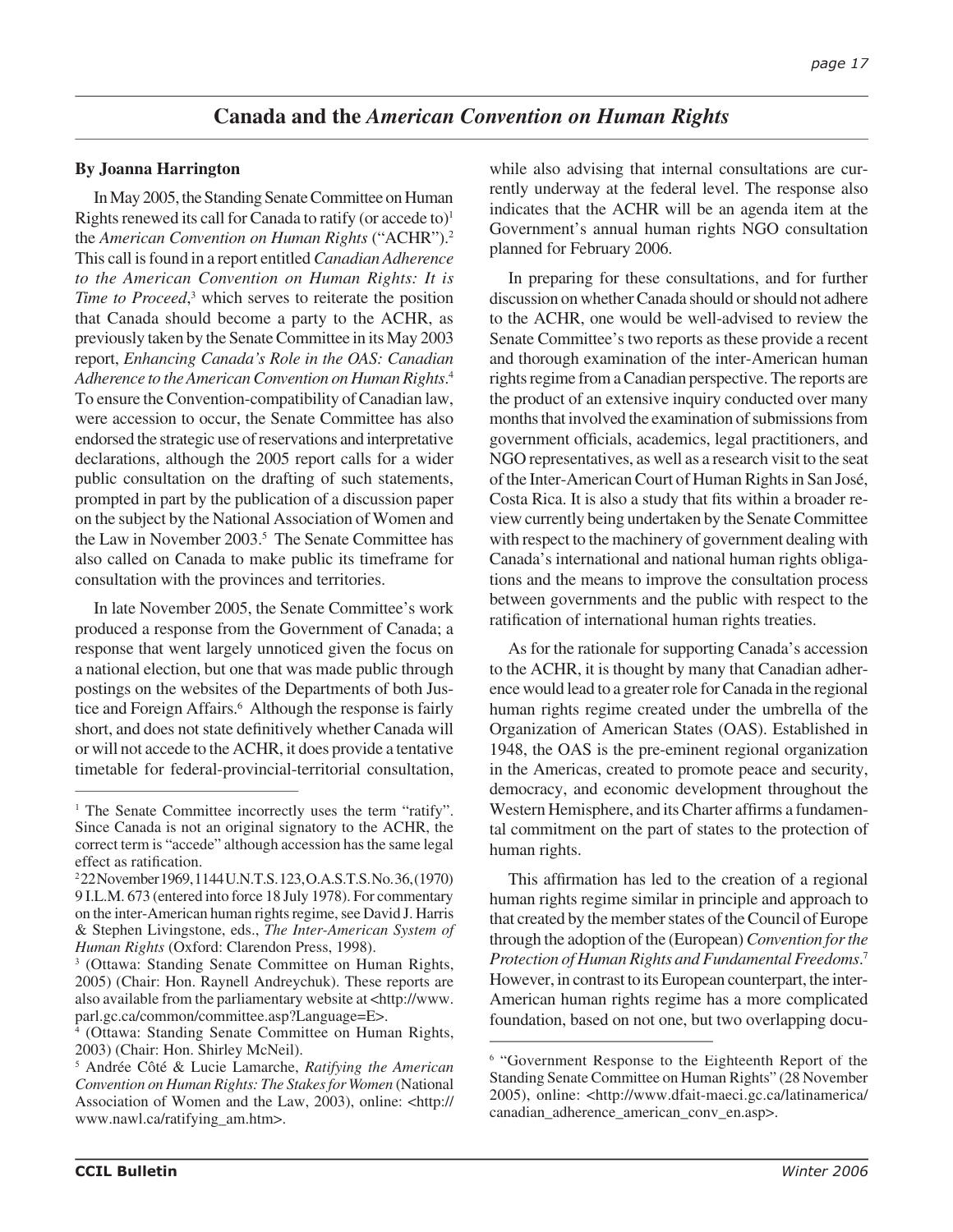ments. These are the often-forgotten and initially nonbinding *American Declaration on the Rights and Duties of Man* of 1948, and the binding *American Convention on Human Rights* of 1969 for those states that choose to become parties through ratification or accession.

It is also a regime with not one, but two supervisory institutions, the Inter-American Commission on Human Rights in Washington, D.C. and the Inter-American Court of Human Rights in Costa Rica, although the two institutions have different competences. Complaint proceedings before the Commission lead to useful, but legally non-binding recommendations, while the judgments of the Court in contentious proceedings, like those of the European Court of Human Rights in Strasbourg, are binding on the state parties. The Inter-American Court has also published several advisory opinions that provide guidance to states on various matters of international law, while the Commission has contributed to the broader protection of human rights by conducting thematic inquiries on such topics as terrorism and human rights in 20028 and the protection of indigenous rights in 2000.<sup>9</sup> The Commission has also undertaken various visits to OAS member states, including Canada, leading to the publication of detailed country reports on current human rights situations.10

At present, Canada is subject only to the procedures of the Inter-American Commission. As a member of the OAS since 1990, Canada is required to abide by the rights guarantees contained in the 1948 Declaration and as a result, individuals in Canada can bring petitions alleging violations by Canada of these guarantees before the Commission for adjudication. Not many lawyers in Canada, however, are aware of the Commission's procedures, and it was only in October 2003 that a case against Canada was declared admissible for the purposes of further consideration on its merits.11 But, because Canada is not a party to the ACHR, cases against Canada are barred from proceeding to the Inter-American Court and so the process, if it gets that far, ends at the Commission level, denying litigants a binding judgment from an international court. Moreover, when one takes into account the general wording of a Declaration written in 1948, it is clear that litigants are also denied the certainty and specificity of the refinements found in the ACHR.

The ACHR has been in force since 1978. It has been ratified (or acceded to) by 25 of the 34 states within the OAS,<sup>12</sup> with Canada and the United States both remaining on the sidelines. Some have argued that this is a glaring omission in an otherwise positive record of Canadian support for international human rights treaties. It has also been noted that through accession, Canada could set an example for others to follow, with the likely audience being the English-speaking common law nations of the Caribbean, which have also failed to adhere to the ACHR. Accession is thus seen as adding coherence to our own foreign policy, as well as greater legitimacy to the inter-American human rights system as a whole. Accession would also provide greater opportunities for Canadian lawyers to work from within the system towards its improvement.

On this last point about improvement, it must be recognized that all is not rosy within the inter-American human rights regime. The regime has been weakened by Trinidad and Tobago's denunciation of the ACHR in 199913 and Peru's refusal to implement certain decisions from the Inter-American Court. But for many observers, these events illustrate the need for Canada to take a leadership role in fostering an effective regional judicial system for the protection of human rights – a role thought to be unavailable to Canada if it remains outside the system.

On substantive matters, it is clear that the provision of greatest concern is Article 4 of the ACHR, which provides for the protection of the right to life "in general, from the moment of conception." Although subject to some debate, it has been suggested that that this provision could be

 <sup>4</sup> November 1950, 213 U.N.T.S. 221, E.T.S. No. 5 (entered into force 3 September 1953).

<sup>8</sup> Inter-American Commission on Human Rights, *Report on Terrorism and Human Rights*, OEA/Ser.L/V/II.116, Doc. 5 rev. 1 corr. (22 October 2002), online: <http://www.cidh. org/Terrorism/Eng/toc.htm>.

<sup>9</sup> Inter-American Commission on Human Rights, *The Human Rights Situation of the Indigenous People in the Americas*, OEA/Ser.L/V/II.108, Doc. 62 (20 October 2000), online: <http://www.cidh.org/Indigenas/TOC.htm>.

<sup>&</sup>lt;sup>10</sup> See Inter-American Commission on Human Rights, *Report on the Situation of Human Rights of Asylum Seekers Within the Canadian Refugee Determination System*, OEA/ Ser.L/V/II.106, Doc. 40 rev. (28 February 2000), online: <http://www.cidh.org/countryrep/Canada2000en/table-ofcontents.htm>.

<sup>11</sup> See *Grand Chief Michael Mitchell v. Canada*, Report No. 74/03, Petition 790/01 (22 October 2003), reported in Annual Report of the Inter-American Commission on Human Rights 2003, OEA/Ser.L/V/II.118, Doc. 5 rev. 2 (29 December 2003) at III.C.2, online at: <http://www.cidh.org/annualrep/2003eng/ Canada.790.01.htm>. The author has assisted counsel with this petition.

<sup>&</sup>lt;sup>12</sup> The total membership is 35 states if one counts suspended member Cuba. The most recent ratification of the ACHR was in 1993, by Dominica.

<sup>&</sup>lt;sup>13</sup> "Trinidad and Tobago Denunciation of OAS Human Rights Convention Effective Today", OAS Press Release No. E-056/99ie (26 May 1999), online: <http://www.oas. org/OASpage/press2002/en/Press99/0526991.htm>.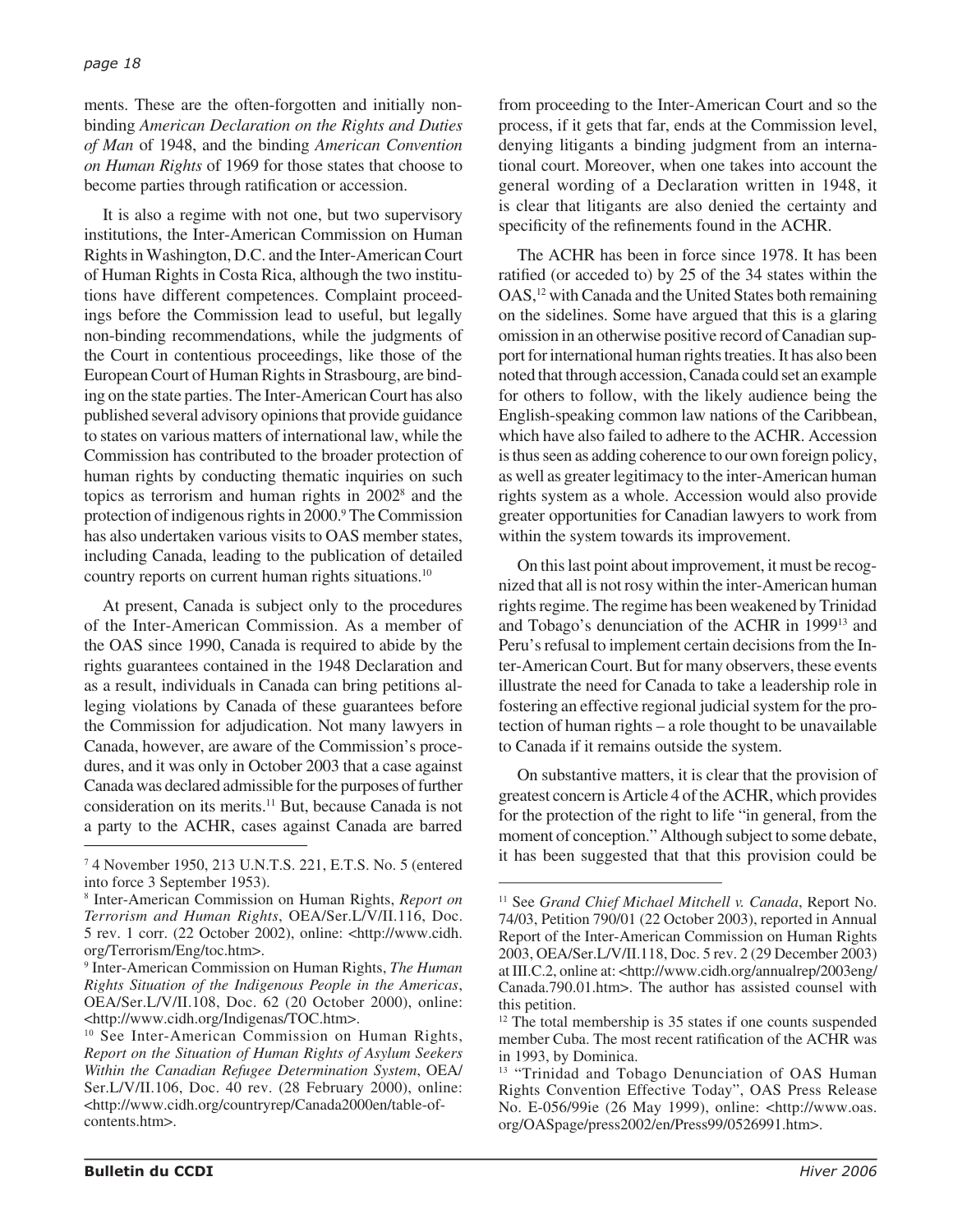interpreted as being incompatible with the absence of a Canadian prohibition on abortion, which in turn has led to support for the use of a reservation. While it is recognized that the human rights community generally takes the view that reservations should be avoided to stop the whittling away of important rights guarantees, on this particular issue, it has also been recognized that Canada's views on the effect of Article 4 were not taken into account when the ACHR was drafted because Canada was not at the time an OAS member state. In the interests of clarity and in order to preserve the current Canadian position on access to abortion, it has been argued that a reservation needs to be made upon accession and the Senate Committee, in substance, has agreed.

Of course, there are concerns about encouraging Canada to embrace new international human rights obligations when Canada has not effectively implemented in entirety the treaty obligations to which it is already bound and we would not want the expansion of Canada's international obligations to serve as digressions in the campaign to

# **Canadian Yearbook of International Law**

CCIL Members are entitled to a 40% discount on the Yearbook cover price. In order to obtain the discount, members need to:

- Email Martin@ubcpress.ca or Whitton@ubcpress. ca;
- State that they are a member of the CCIL and would like the 40% discount;
- Include their email address and a contact phone number and a mailing address.

(Note: The Yearbook is published by UBC Press, Tel: 604-822-9462)

ensure that all of Canada's treaty obligations are made effective under domestic law.14 Moreover, as several NGOs have noted, there are other human rights treaties within the OAS that Canada has yet to ratify, including the only international treaty on the elimination of all forms of discrimination against persons with disabilities.<sup>15</sup> But accession to the ACHR may well assist by raising the profile of an otherwise overlooked mechanism for greater human rights protection, generating further interest and awareness of the regional system among those who act for victims of human rights violations.

It is also my hope that the interest generated by the inquiry into the ACHR will also spur on the Standing Senate Committee on Human Rights, as well as other committees in the House of Commons, to make regular use of the parliamentary process to improve the public scrutiny of possible treaty commitments, and in future, to monitor and report on our compliance with these treaty commitments once they are ratified. In this light, the recent response by the Government of Canada to the Senate Committee's reports on the ACHR can be seen as a positive first step towards achieving a public dialogue on treaty obligations in the human rights field.

*Joanna Harrington is an Associate Professor at the University of Alberta and a member of the CCIL Board of Directors. She appeared before the Senate Standing Committee on Human Rights in relation to its inquiry into the American Convention on Human Rights on behalf of the NGO, Canadian Lawyers Association for International Human Rights (CLAIHR).*

# **Annuaire canadien du droit international**

Les membres du CCDI ont droit à un rabais de 40% sur le prix au numéro. Pour obtenir leur rabais, les membres doivent :

- communiquer par courriel avec Martin@ubcpress.ca ou Whitton@ubcpress.ca;
- mentionner qu'ils sont membres du CCDI et qu'ils aimeraient profiter du rabais de 40%;
- donner leur adresse courriel, un numéro de téléphone et une adresse postale.

La commande sera alors approuvée et envoyée au service de l'expédition qui prendra soin du traitement et du paiement.

(Nota : L'annuaire est publié par UBC Press, Tél.: 604-822-9462)

<sup>14</sup> See *Promises to Keep: Implementing Canada's Human Rights Obligations* (Ottawa: Standing Senate Committee on Human Rights, 2001) (Chair: Hon. Raynell Andreychuk). See also *Who's In Charge Here? Effective Implementation of Canada's International Obligations with Respect to the Rights of Children* (Interim Report) (Ottawa: Standing Senate Committee on Human Rights, 2005) (Chair: Hon. Raynell Andreychuk).

<sup>15</sup> 7 June 1999, AG/RES. 1608 (XXIX-O/99) (entered into force 14 September 2001). The signature and ratification record for this treaty is available at: <http://www.oas.org/Juridico/english/ sigs/a-65.html>.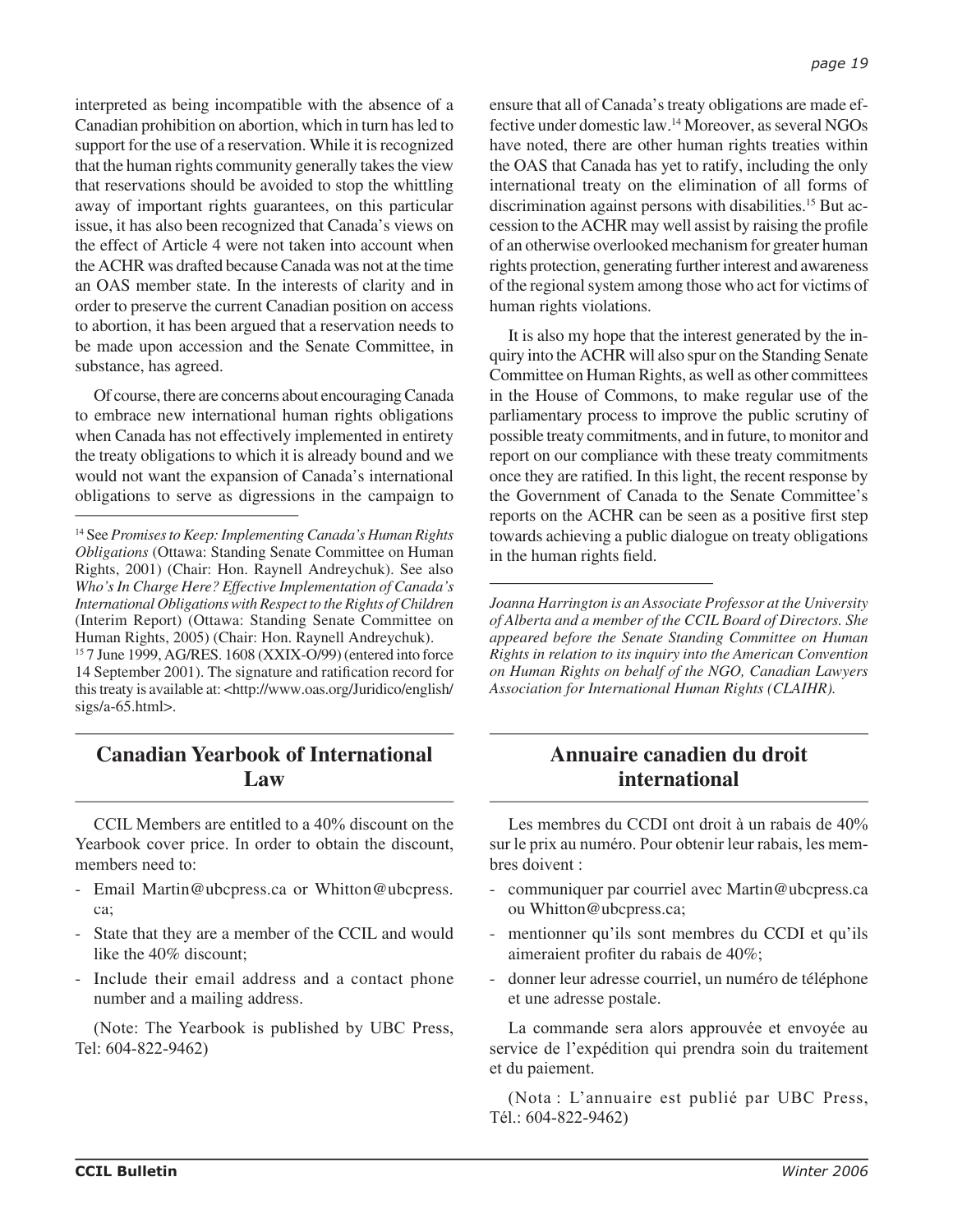# **Toronto to Host 72nd International Law Association Biennial Conference June 4-8, The Fairmont Royal York Hotel**

ILA 2006 will be one of the most important global international law conferences ever held in North America.

The Conference will showcase the Canadian legal community and our country's legal scholarship. ILA 2006 will be a conference on issues of global significance featuring leading experts in all fields of international law from around the world. All Canadian international lawyers will have an opportunity to engage with these leading experts on current issues of importance in international law.

## **ILA 2006 PROGRAMME AND SPECIAL FEATURES**

ILA biennial conferences provide a forum for the consideration and adoption of the reports and recommendations of the ILA's committees. In addition to Working Sessions of ILA Committees and Study Groups, ILA 2006 will have many special features that should be of wide interest to the Canadian legal community. The special features include:

## **Complementary Programme**

ILA 2006 will present an exciting series of complementary lectures and panel discussions, in addition to the Working Sessions of ILA Committees and Study Groups. These sessions will expose a range of current and emerging issues for consideration and discussion by delegates. ILA 2006 invites private and public law practitioners, academics and judges who have not previously participated in an ILA Conference to join with ILA members to take advantage of the full range of programmes at ILA 2006—and to experience in Toronto stimulating presentations and discussions on important current and emerging issues in their fields of interest. The Complementary Programme will cover areas of topical concern in areas such as the rights of indigenous people, trade and international investment, cross-border securities law, international intellectual property law, international commercial arbitration, cross-border competition law, sustainable development law, recognizing foreign judgments, globalization of class actions, UN reform, the international criminal court, terrorism and human security, and other challenging issues. Descriptions of these Complementary Programmes are contained in the ILA 2006 Preliminary Programme found at <www.ila2006.org>.

## **Special Guest Speakers**

Lech Walesa, former President of the Republic of

Poland, winner of the Nobel Prize for Peace, and former leader of Solidarity, will address delegates at the ILA 2006 Conference and provide his perspective on signifi cant current issues. ILA 2006 expects to announce soon another Special Guest Speaker.

## **Indigenous Law Programme**

To launch the proposed ILA Committee on Indigenous Law, ILA 2006 will present a half day programme on the Indigenous experience in Canada organized by and featuring Indigenous lawyers and political leaders, followed by a lunch with Aboriginal leaders and a Plenary session on the Rights of Indignous Peoples worldwide.

## **Arbitration Programmes**

ILA 2006 follows immediately the ICCA 2006 Congress in Montreal (May 31-June 3) <www.iccamontreaI2006.org>. ILA 2006 will present in Toronto three days of programmes of particular interest to international arbitration practitioners. In addition, leading arbitral institutions will be hosting events.

## **Young Lawyers' Programme**

The perspectives of younger members of the legal profession are key to discussions of current issues of global significance. ILA 2006 will host a Young Lawyers' Programme for future leaders in all areas of international law. This will include: an evening social event to bring younger lawyers together and enable them to meet informally with leading international law practitioners, academics and judges; an informative session on Building a Practice in International Business Law focused on arbitration, competition law, trade and investment law, and crossborder securities law; and informal sessions with panellists to discuss substantive and practical issues raised in their programmes.

## **Excursion: A Day at Niagara, June 9**

ILA biennial conferences typically feature a day-long excursion during which delegates and guests can interact informally and visit a famous part of the host country. In Toronto, what could be move fitting than an excursion to Niagara Falls and the surrounding countryside. The day will include a barbecue lunch in the historic Queenston Heights pavillions and a visit to Niagara-on-the-Lake, and one of the award-winning wineries for a guided tour and wine tasting with premium local cheeses.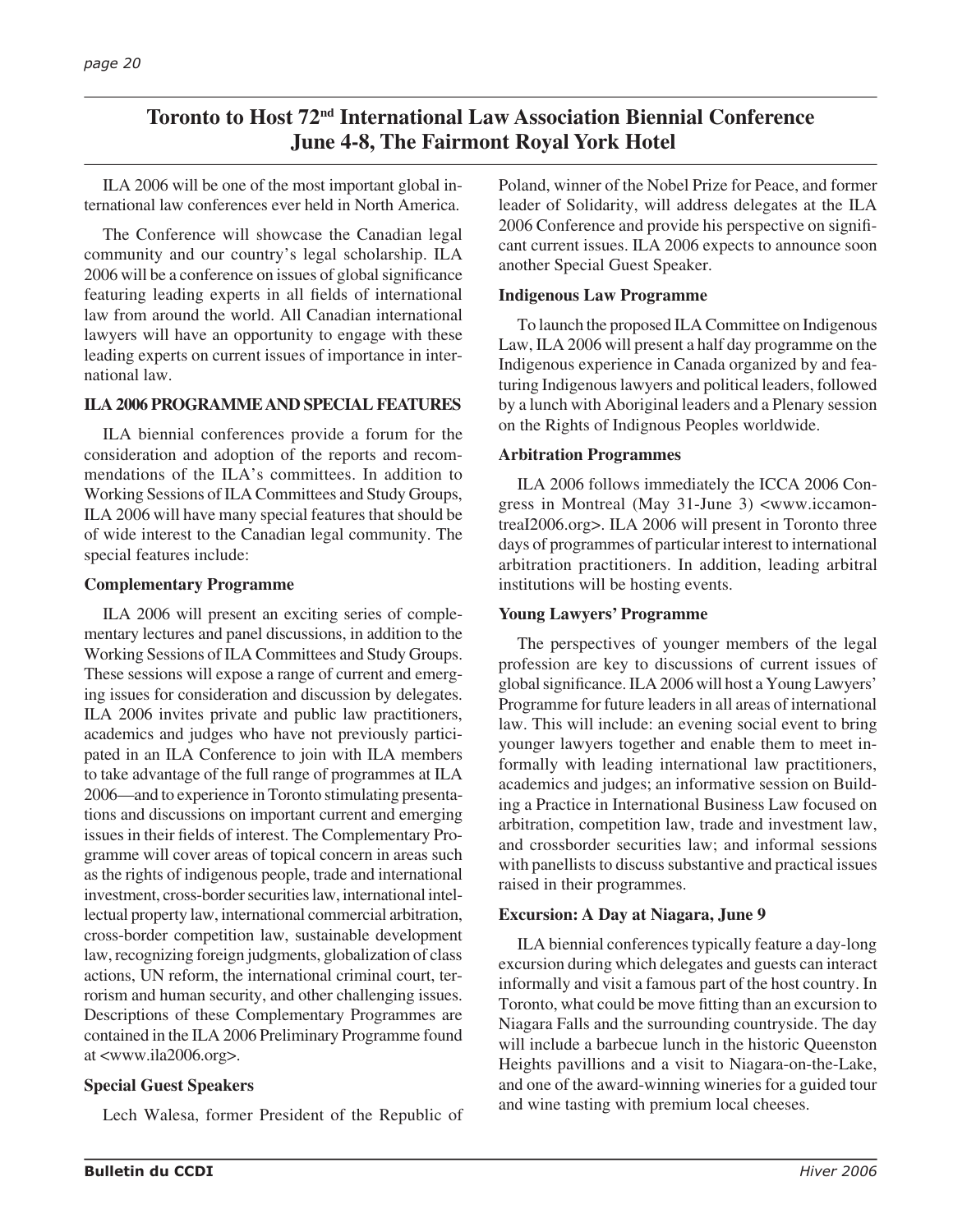## **THE INTERNATIONAL LAW ASSOCIATION**

For members of the CCIL who are not familiar with the ILA, it presently has some 3,500 members in 50 national branches around the world. It is headquartered in London under the Chairmanship of The Right Honourable The Lord Slynn of Hadley. The main objectives of the ILA are the study and development of public and private international law, which occurs through the work of some 23 committees concerned with subjects of current interest. Since 1873, the work of these committees has been leading the way on some of the most important questions in international business law and world issues. More information about the ILA is available at www. ila-hq.org.

## **ILA 2006 WEBSITE AND PRELIMINARY PROGRAMME**

The conference website, on which the ILA 2006 Preliminary Programme and registration materials are located, is <www.ila2006.org>.

Janet Walker and Barry Leon, Conference Co-Chairs Milos Barutciski, President, Canadian Branch, ILA

## **Beaucoup de remue-ménage autour du tribunal spécial irakien**

## **par Gabriel Chénard**\*

Depuis sa création, le tribunal spécial irakien a fait couler beaucoup d'encre. Toute cette attention médiatique était sûrement souhaitée par les forces de la coalition qui voulaient voir Saddam Hussein jugé sur la place publique, mais elles se seraient sûrement bien passé de quelques commentaires plus ou moins flatteurs dont on a entendu l'écho sur plusieurs tribunes. Michael Byers avait déjà formulé quelques critiques dans le bulletin d'été. À l'automne, l'université Cornell organisait aussi un symposium sur la question. Voici quelques opinions intéressantes qui y ont été relevées:

Farhad Malekian<sup>1</sup> proteste contre la monopolisation du Tribunal Spécial Irakien (TSI) par les Américains<sup>2</sup>. Selon-lui, Hussein doit être jugé par une cour vraiment internationale. Au coeur de sa réfléxion, se trouve le principe de tribunalité internationale des cours de justice. Il entend par là que les crimes qui revêtent un caractère universel devraient être jugés par des cours internationales et non par des tribunaux nationaux comme c'est le cas en Irak. Il ne rejette pas pour autant le principe d'universalité de juridiction, mais le relègue à une catégorie d'infractions secondaires. Hussein devrait donc être jugé par un tribunal international. Il constate que

les rapports antérieurs ayant existés entre les États-Unis et Saddam Hussein<sup>3</sup> et surtout le monopole qu'exercent les États-Unis sur le tribunal irakien contribuent à faire du TSI un "tribunal de justice victorieuse". Malekian réclame un tribunal basé sur une conception élargie de la justice. Celle-ci ne devrait pas se limiter à condamner les vaincus, mais devrait poursuivre et punir tous ceux qui ont participé à la commission de crimes internationaux. Une véritable justice internationale devrait créer la paix, la réciprocité et une justice criminelle internationale devant laquelle tous sont également responsables. Selonlui, seul un tribunal vraiment international peut mener à bien cette entreprise.

Tom Parker<sup>4</sup>, ancien chef de la division d'enquête sur les crimes contre l'humanité des forces de la coalition, tente quant à lui d'expliquer le bien-fondé de la démarche américaine. Il justifie d'abord le choix d'établir un tribunal national par le désir qu'ont exprimé les Irakiens. Il souligne également la méfiance entretenue à l'égard de l'ONU par la population après le programme pétrole contre nourriture. Un des effets bénéfiques d' un procès local sera aussi de rebâtir la confiance en les institutions judiciaires, ainsi que de développer une expertise judiciaire locale. Pour lui, afin que ces objectifs puissent être pleinement atteints, ainsi que pour garantir la transparence du tribunal, il est nécessaire que celui-ci soit télévisé.

Michael A. Newton<sup>5</sup>, Clinical professor of Law à l'Université Vanderbilt, appuie M. Parker dans sa défense

<sup>\*</sup> Gabriel Chénard is a second year LL.B. student at the Université de Montréal and a CCIL student intern for the year 2005-2006.

<sup>&</sup>lt;sup>1</sup> Directeur du Internation Institute of criminal law, Uppsala, Suède

<sup>2</sup> MALEKIAN Farhad, Emasculating the Philosophy of International Criminal Justice in the Iraqi Special Tribunal, 38 Cornell Int'l L.J. 722 (2005)

<sup>3</sup> On peut trouver un résumé de la coopération américanoirakienne préparé par le Monde Diplomatique: http://www. monde-diplomatique.fr/2004/11/DESPRATX/11647

<sup>4</sup> PARKER Tom, Prosecuting Saddam: The Coalition Provisional Authority and the Evolution of the Iraqi Special Tribunal, 38 Cornell Int'l L.J. 907 (2005)

<sup>5</sup> NEWTON Michael A., Iraqi Special Tribunal: A Human Rights Perspective, 38 Cornell Int'l L.J. 896 (2005)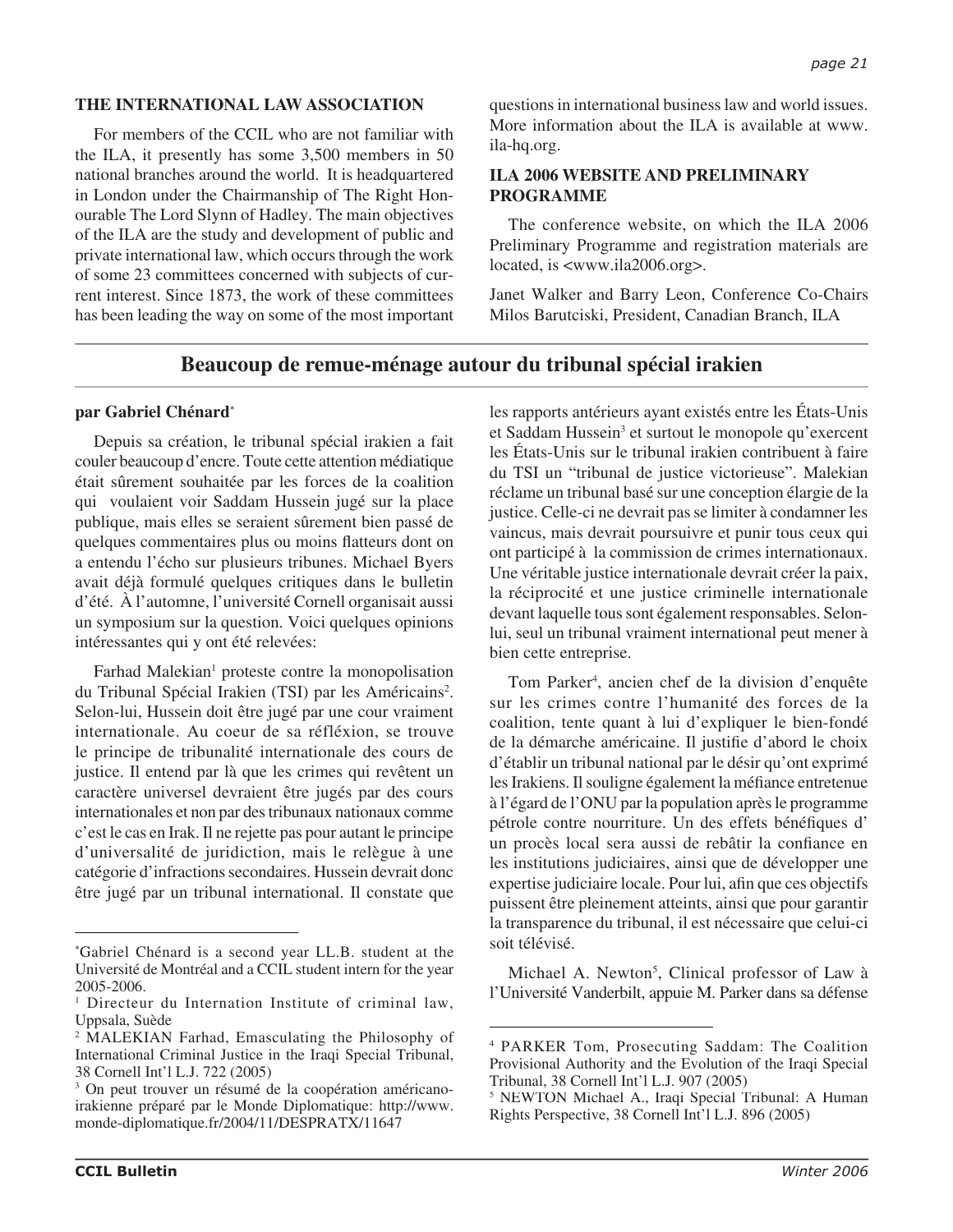des choix américains. Pour ce dernier, c'est aux Irakiens que doit revenir le droit d'exercer la justice, car c'est eux qui ont le plus souffert des exactions des Baa'ssistes. La justice doit venir de l'intérieur et non des "mandarins qui manipulent les rouages de la politique internationale". Cette expérience permettra aussi aux Irakiens de mieux affirmer qu'ils sont en voie de créer une société juste et libre.

# **Request for Nominations for the John E. Read Medal**

*Awarded by the Canadian Council on International Law in recognition of an outstanding contribution to the cause of international law and international organizations.*

The CCIL bestows from time to time a gold medal to commemorate the life and work of John E. Read, who was a distinguished member of the International Court of Justice. Such awards are granted to Canadians who have made a distinguished contribution to international law and organizations and to non-Canadians who have made an outstanding contribution to international law and organizations in the fields of special interest to Canada. A committee of four former CCIL presidents and vicepresidents has been established to consider nominations for the John E. Read Award. The Award Ceremony will take place, if a nomination is successful, at the 2005 Annual CCIL Conference.

Please forward your nomination, with supporting documentation, to the CCIL Office by June 1, 2006. 215-236 Metcalfe Street, Ottawa, Ontario, K2P 1R3, email: info@ccil-ccdi.ca

Quelques autres discussions intéressantes peuvent aussi être trouvées sur le web. Il faut mentionner le site Grotian Moment<sup>6</sup> qui offre plusieurs débats approfondis autour de divers enjeux reliés au TSI. On peut y trouver entre autres des opinions rédigées par Cherif Bassiouni, David M. Crane et William Schabas.

6 http://www.law.case.edu/grotian-moment-blog/index.asp

# **Demande de mises en candidature pour la Médaille John E. Read**

*Accordée par le Conseil canadien de droit international en reconnaissance d'une contribution exceptionnelle à la cause du droit international et des organisations internationales.*

Il arrive que le CCDI décerne une médaille d'or afin de commémorer des individus et travaux de la trempe du défunt John E. Read, qui était membre distingué de la Cour internationale de Justice. Un tel honneur est accordé à des Canadiens en reconnaissance de leur contribution exceptionnelle à la cause du droit international et des organisations internationales et à des étrangers pour leur contribution exceptionnelle dans des domaines d'intérêt particulier pour le Canada. Un comité, constitué de quatre anciens présidents et vice-présidents du CCDI a été créé afin d'étudier les mises en candidature pour le Prix John E. Read. Si l'une des candidatures soumises au comité est retenue, la cérémonie de remise de la Médaille d'or John E. Read se déroulera lors de l'édition 2005 de la conférence du CCDI.

Veuillez transmettre vos mises en candidature, accompagnées des documents à l'appui, au bureau du CCDI, 215-236, rue Metcalfe, Ottawa, Ontario K2P 1R3  $-$  courriel : info@ccil-ccdi.ca, et ce d'ici le  $1<sup>en</sup>$  juin 2006.

# **International Conference on International Law and Democratic Theory**

## *(continued from page 11)*

- 2. Regionalizing International Refugee Law in the European Union: Democratic Revision or Revisionist Democracy? by Prof. Jane McAdam (Faculty of Law, University of Sydney, Sydney, Australia)
- 3. International Law and the Determination of Risk: Is "Democratised" Science the Answer? by Prof. Jacqueline Peel (Faculty of Law, University of Melbourne, Melbourne, Australia)
- 4. Democratic Custom v. International Customary Law? by Prof. Nicole Rougham (Faculty of Law, Victoria University of Wellington, Wellington, New Zealand)

## **ASIL**

1. International Human Rights and the Rule-of-Law in Contemporary American and Arab Politics by Prof. David Mednicoff (University of Massachusetts, Amherst, MA, USA)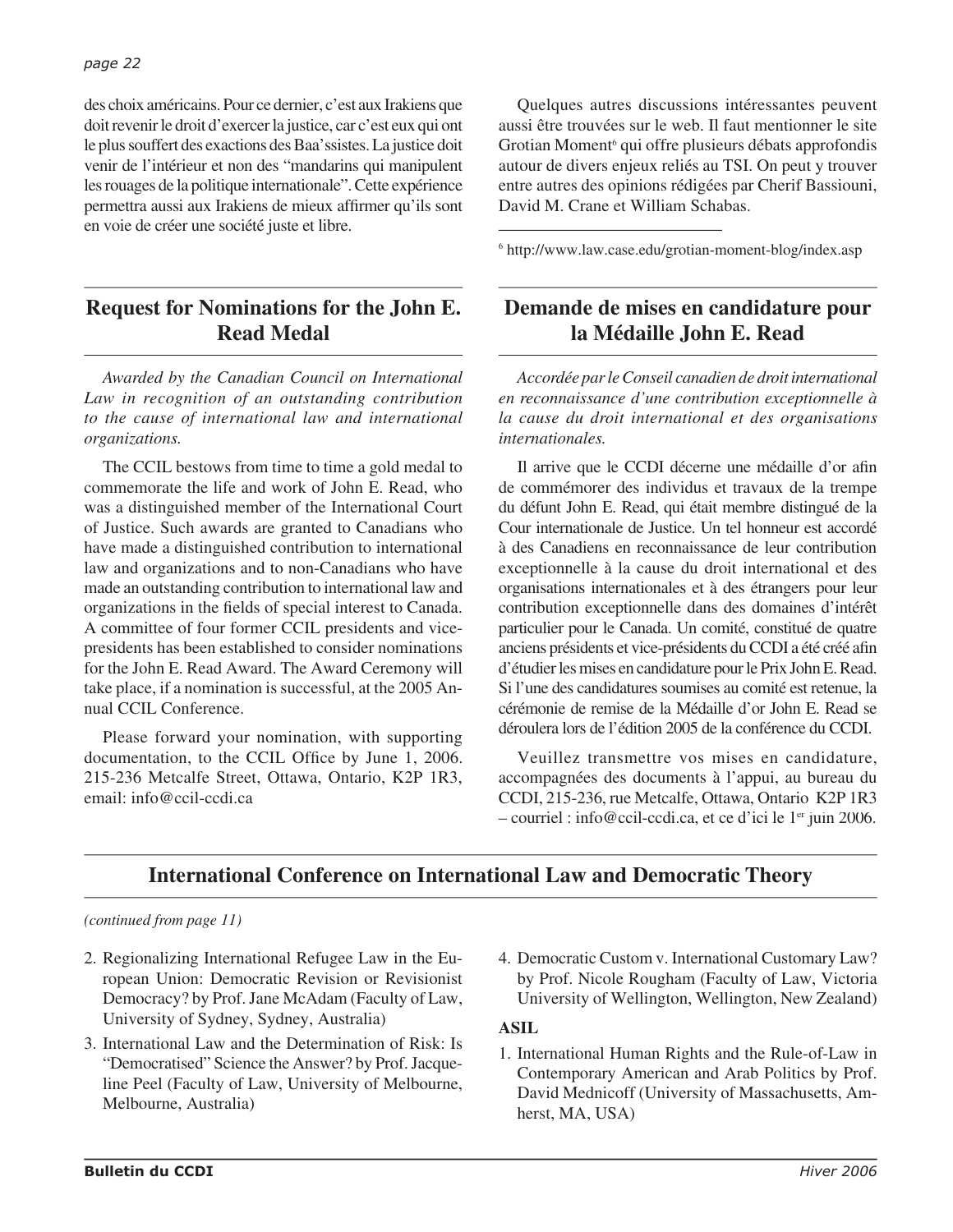- 2. Responsibility without Democracy? by Prof. Alan Nissel (University of Helsinki, Helsinki, Finland)
- 3. Judicial Trend Toward Creeping Monism by Prof. Melissa Waters (Washington & Lee School of Law, Lexington, VA, USA)

## **JSIL**

- 1. Japan's Practice in Determining Refugee Status: Internal Change and International Influence in the Democratic State by Prof. Osamu Arakaki (Department of Law, Shigakukan University, Kagoshima, Japan)
- 2. Democratic Legitimacy of Individual Complaint Procedures Established by International Human Rights Treaties by Prof. Shotaro Hamamoto (Graduate School of Law, Kobe University, Kobe, Japan)
- 3. International Law and Democratic Theory: International Criminal Law by Prof. Keiko Ko (Faculty of Humanities and Social Sciences, Mie University, Mie, Japan)
- 4. Twisting Tension between Democracy and Human Rights by Prof. Koji Teraya (Graduate Schools for Law and Politics, University of Tokyo, Tokyo, Japan)

Conference proceedings will be open to members of the press and public, but registration is required. For more information on "Fostering a Scholarly Network: International Law and Democratic Theory" and to register for the event, contact Anna Hamilton, Events Coordinator, Faculty of Law, Victoria University of Wellington, New Zealand, at *anna.hamilton@vuw.ac.nz.*

# **Révocation de l'amendement Byrd**

## **par Gabriel Chénard**\*

Le Canada peut se réjouir<sup>1</sup> du vote de la Chambre des Représentants américaine qui s'est prononcée en faveur de l'élimination de l'amendement Byrd. Cet amendement, adopté en 2000 par les États-Unis prévoyait la redistribution de divers droits de douanes sur des produits agricoles vers les producteurs américains. En janvier 2003, l'OMC avait rendu une décision favorable2 aux revendications du Canada et de dix autres pays qui réclamaient l'élimination de cette mesure. Les montants versés aux producteurs américains et provenant de droit perçus sur des produits canadiens s'élevaient à 14,5 millions de dollars en 2004. Le gouvernement du Canada estime qu'ils auraient atteint 1 milliard en 2007 puisque des droits de douane perçus sur le bois d'oeuvre se seraient ajoutés au magot. Devant le refus des États-Unis de se conformer à la décision de l'OMC, le Canada

avait adopté le 1er mai 2005 des sanctions s'élevant à 14 millions de dollars.

## **La décision de l'OMC**

La décision de 2003 de l'organe d'appel de l'OMC qui a invalidé l'amendement Byrd, repose sur des principes établis par une autre décision de 2000, au nom abrégé de Act of 1916<sup>3</sup>. Dans cette dernière décision, on avait établi que les mesures antidumping que pouvait prendre un État étaient limitées par les accord internationaux, plus précisément l'article VI:2 du GATT de 1994 lu conjointement avec l'Anti-Dumping Agreement. Les pénalités civiles et criminelles imposées par le U.S. Revenue Act of 1916 avaient donc été jugées invalides, car en dehors des mesures prévues spécifiquement par ces accords. Appliquant ensuite les même principes dans l'affaire de 2003, l'OMC a conclu que seuls 4 remèdes antidumping étaient possibles: "i) des droits compensateurs définitifs; ii) des mesures provisoires; iii) des engagements en matière de prix; et iv) des contremesures approuvées au niveau multilatéral dans le cadre du système de règlement des différends"4 . Comme les mesures implémentées par le Byrd Amendment se situent en dehors de ces quatre remèdes autorisés, il a été jugé incompatible avec le GATT de 1994, tel qu' interprété avec l'Accord SMC. Les États-Unis avaient aussi tenté d'établir que le Byrd agreement ne constituait pas une action spécifique contre le dumping ou une subvention selon les termes de l'Article 18.1 de l'Accord antidumping et l'Article 32.1 de l'Accord SMC. Cette prétention fut aussi rejetée.

<sup>\*</sup> Gabriel Chénard is a second year LL.B. student at the Université de Montréal and a CCIL student intern for the year 2005-2006.

<sup>1</sup> Plus d'information disponible à http://www.dfait-maeci. gc.ca/tna-nac/disp/byrd-main-fr.asp

<sup>2</sup> United States – Continued Dumping and Subsidy Offset Act of 2000, AB-2002-7, 16 January 2003, http://www.dfait-maeci. gc.ca/tna-nac/ddocuments/217 234 abr e.pdf.asp

<sup>3</sup> United States – Anti-Dumping Act of 1916, 31 March 2000, http://www.worldtradelaw.net/reports/wtopanels/us-1916act(panel)(ec).pdf

<sup>4</sup> United States – Continued Dumping and Subsidy Offset Act of 2000, AB-2002-7, 16 January 2003, 269